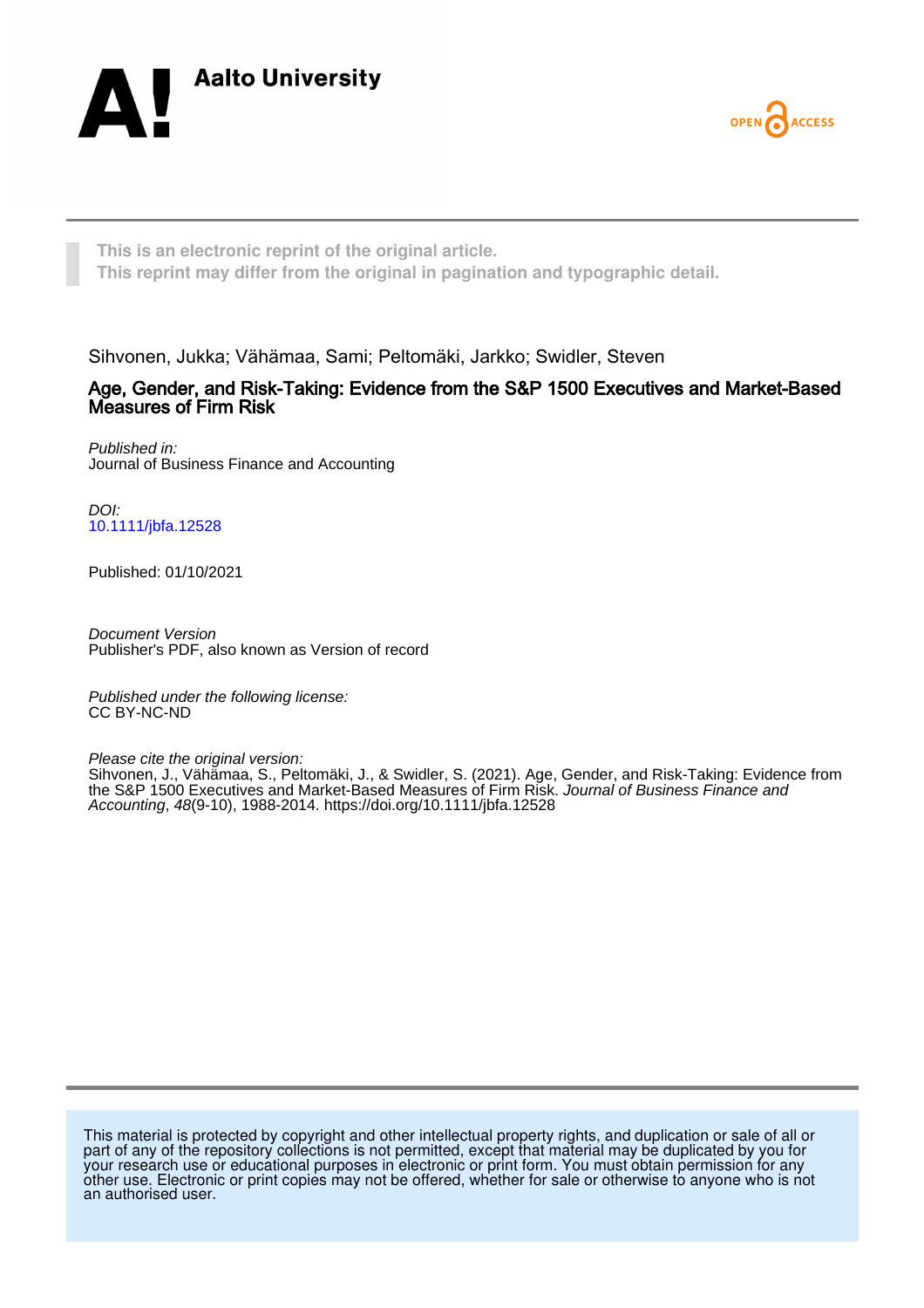# **ARTICLE**



# **Age, gender, and risk-taking: Evidence from the S&P 1500 executives and market-based measures of firm risk**

# **Jarkko Peltomäki**<sup>1</sup> | **Jukka Sihvonen<sup>2</sup> © | Steve Swidler<sup>3</sup> © Sami Vähämaa4**

<sup>1</sup> Stockholm Business School, Stockholm University, Stockholm, Sweden

<sup>2</sup> Department of Accounting, Aalto University School of Business, Espoo, Finland

<sup>3</sup> Department of Economics, Lafayette College, Easton, Pennsylvania, USA

<sup>4</sup> School of Accounting and Finance, University of Vaasa, Vaasa, Finland

#### **Correspondence**

Sami Vähämaa, School of Accounting and Finance, University of Vaasa, P.O. Box 700, FI-65101 Vaasa, Finland. Emai[lsami@uva.fi](mailto:sami@uva.fi)

#### **Funding information**

Kulttuurin ja Yhteiskunnan Tutkimuksen Toimikunta; The Foundation for Economic Education: The Marcus Wallenberg Foundation: The NASDAQ OMX Nordic Foundation; The OP Group Research Foundation

# **Abstract**

This paper contributes to the literature by examining whether the age and gender of the firm's top executives influence market-based measures of firm risk. Using data on the S&P 1500 firms, we document that chief executive officer (CEO) and chief financial officer (CFO) age and gender have a direct effect on market-based firm risk measures in addition to the indirect influence they may have through corporate policy choices. Specifically, we find that firms led by older CEOs and CFOs have less volatile stock returns and lower idiosyncratic risk. Although the relationship between executive gender and firm risk is more equivocal, our results suggest that female-led firms are associated with lower levels of total and idiosyncratic risks after controlling for firmspecific attributes, policy choices, and managerial risk-taking incentives. We also document that CEO and CFO age and gender do not influence the level of systematic risk. Overall, our empirical findings demonstrate that the age and gender of the firm's top executives may have important implications for firm riskiness.

#### **KEYWORDS**

age, CEOs, CFOs, executives, firm risk, gender, risk-taking

This is an open access article under the terms of the [Creative Commons Attribution-NonCommercial-NoDerivs](http://creativecommons.org/licenses/by-nc-nd/4.0/) License, which permits use and distribution in any medium, provided the original work is properly cited, the use is non-commercial and no modifications or adaptations are made.

© 2021 The Authors. *Journal of Business Finance & Accounting* published by John Wiley & Sons Ltd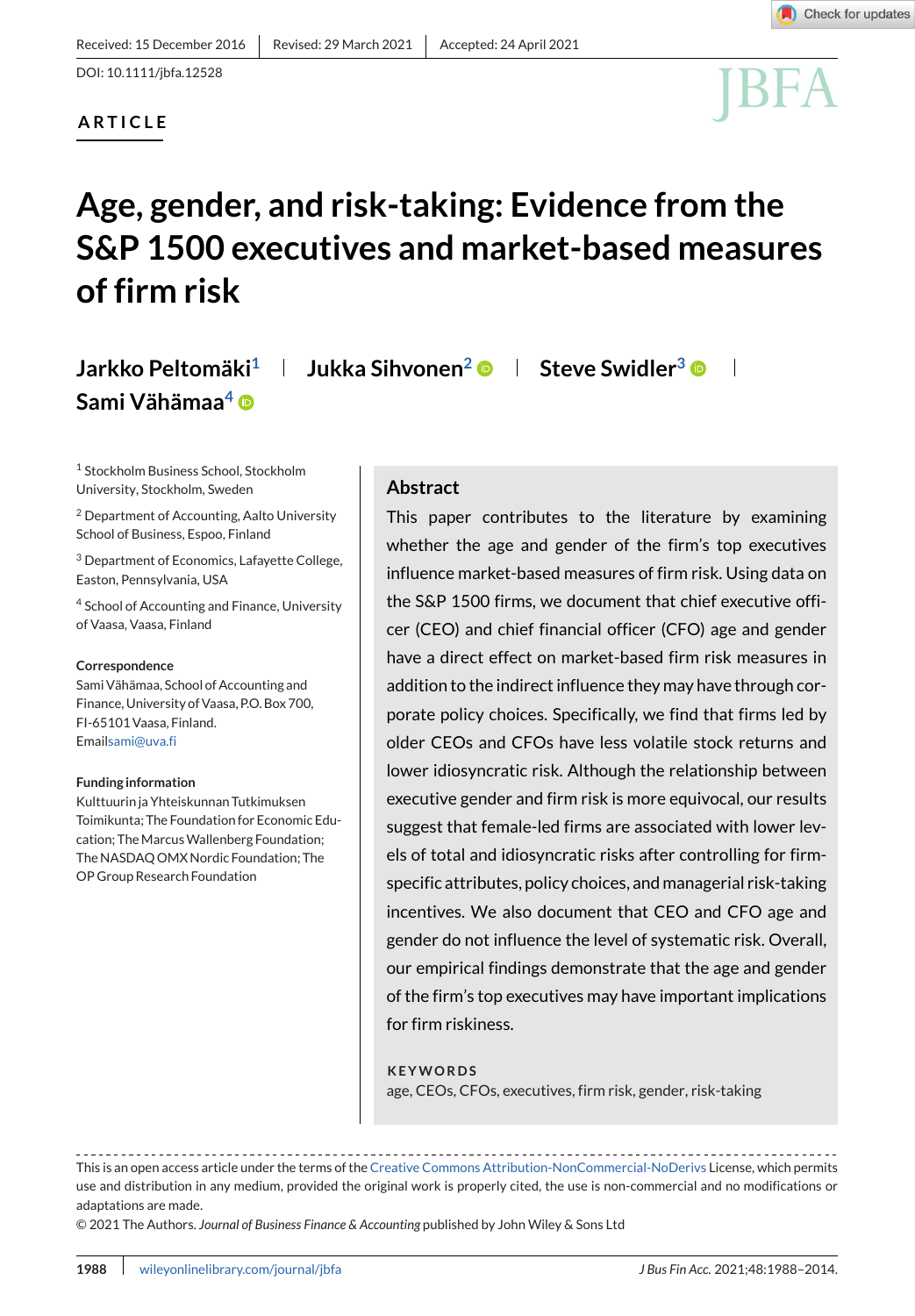**JEL CLASSIFICATION** G01, G21, G30, G32

# **1 INTRODUCTION**

Anecdotal experience as well as formal psychological and behavioral economics studies suggest that age and gender affect the risk preferences and tolerance of individuals. But do these age and gender-based differences in risk tolerance affect decision-making in a professional setting and are they reflected in corporate decisions that the firm's top executives make? In this paper, we empirically address these questions by examining whether the age and gender of the firm's chief executive officer (CEO) and chief financial officer (CFO) influence market-based measures of firm risk.

The general underlying premise in our study is that the characteristics, attitudes, and personal preferences of the top executives may affect firm outcomes through the decisions these executives make. The upper echelons theory of Hambrick and Mason [\(1984\)](#page-26-0) and abundant empirical evidence suggests that the characteristics, personalities, and experiences of individual CEOs and CFOs are reflected in firms' business strategies, performance, financial and investment policies, and other corporate outcomes (see e.g., Bertrand & Schoar, [2003;](#page-25-0) Cline et al., [2018;](#page-25-0) Graham et al., [2013;](#page-25-0) Hrazdil et al., [2020;](#page-26-0) Hu et al., 2020; Malmendier & Tate, [2005;](#page-26-0) Malmendier et al., [2011\)](#page-26-0).<sup>1</sup> Our motivation for investigating how executive age and gender relate to firm risk comes from the gender and age-related behavioral differences that have been extensively documented in psychology and experimental economics literature over the past few decades.

In brief, the prior literature on gender-based behavioral differences demonstrates that women are more risk-averse than men. Levin et al. [\(1988\)](#page-26-0), Johnson and Powell [\(1994\)](#page-26-0), Powell and Ansic [\(1997\)](#page-26-0), Eckell and Grossman [\(2002\)](#page-25-0), Fehr-Duda et al. [\(2006\)](#page-25-0), and Borghans et al. [\(2009\)](#page-25-0) conduct experiments to examine gender differences in rendering financial decisions. They conclude that women try to avoid losses and are more cautious and less likely to take risks. It has been well-documented that women exhibit less risky behavior also in real-world financial decisions. Studies by Jianakoplos and Bernasek [\(1998\)](#page-26-0), Sunden and Surette [\(1998\)](#page-27-0), Barber and Odean [\(2001\)](#page-24-0), Dwyer et al. [\(2002\)](#page-25-0), Agnew et al. [\(2003\)](#page-24-0), Watson and McNaughton [\(2007\)](#page-27-0), and Halko et al. [\(2012\)](#page-26-0) indicate that women hold less risky investment portfolios and follow more conservative investment styles.

The evidence on the association between age and risk tolerance is more mixed. Several studies provide support for the belief that aging leads to increased risk aversion and cautiousness (the early literature is reviewed in Morin & Suarez, [1983;](#page-26-0) Okun, [1976\)](#page-26-0). McInish [\(1982\)](#page-26-0), Palsson [\(1996\)](#page-26-0), and Hunter and Kemp [\(2004\)](#page-26-0) document that older individuals tend to hold less risky stocks and investment portfolios. Nevertheless, experimental psychological studies provide mixed findings about age-related differences in risky decisions and often find no evidence that aging would be systematically associated with less risk-taking (see e.g. Mather, [2006](#page-26-0) for a review). Mata et al. [\(2011\)](#page-26-0) conduct a metaanalysis of the literature and conclude that the linkage between age and risk-taking is complex and context-dependent. They report that older individuals are less risk-averse than younger individuals in decisions in which learning from experience encourages risk-averse behavior and more risk-averse in decisions in which learning results in risk-seeking behavior.

Given the documented age and gender-based differences in risk tolerance, it is not surprising that several studies have focused on the potential effects of age and gender of the top executives on firm-level financial decisions and outcomes. With respect to executive gender, previous studies have documented that firms led by female CEOs and CFOs are associated with more conservative financial reporting practices, have higher cash holdings, and are less likely to issue debt and conduct acquisitions than male-led firms (see e.g., Barua et al., [2010;](#page-24-0) Francis et al., [2015;](#page-25-0) Huang & Kisgen, [2013;](#page-26-0) Peni & Vähämaa, [2010;](#page-26-0) Xu et al., [2019\)](#page-27-0). Furthermore, female CEOs and gender diversity in the top management team may improve the firm's financial performance, constrain agency costs, and lead to the adoption of less risky and litigation-prone corporate policies (e.g., Adhikaria et al., [2019;](#page-24-0) Jurkus et al., [2011;](#page-26-0) Khan & Vieito, [2013;](#page-26-0)

<sup>1</sup> Bertrand and Schoar [\(2003\)](#page-25-0) provide a comprehensive discussion on why individual CEOs, CFOs, and other executives matter for corporate decisions.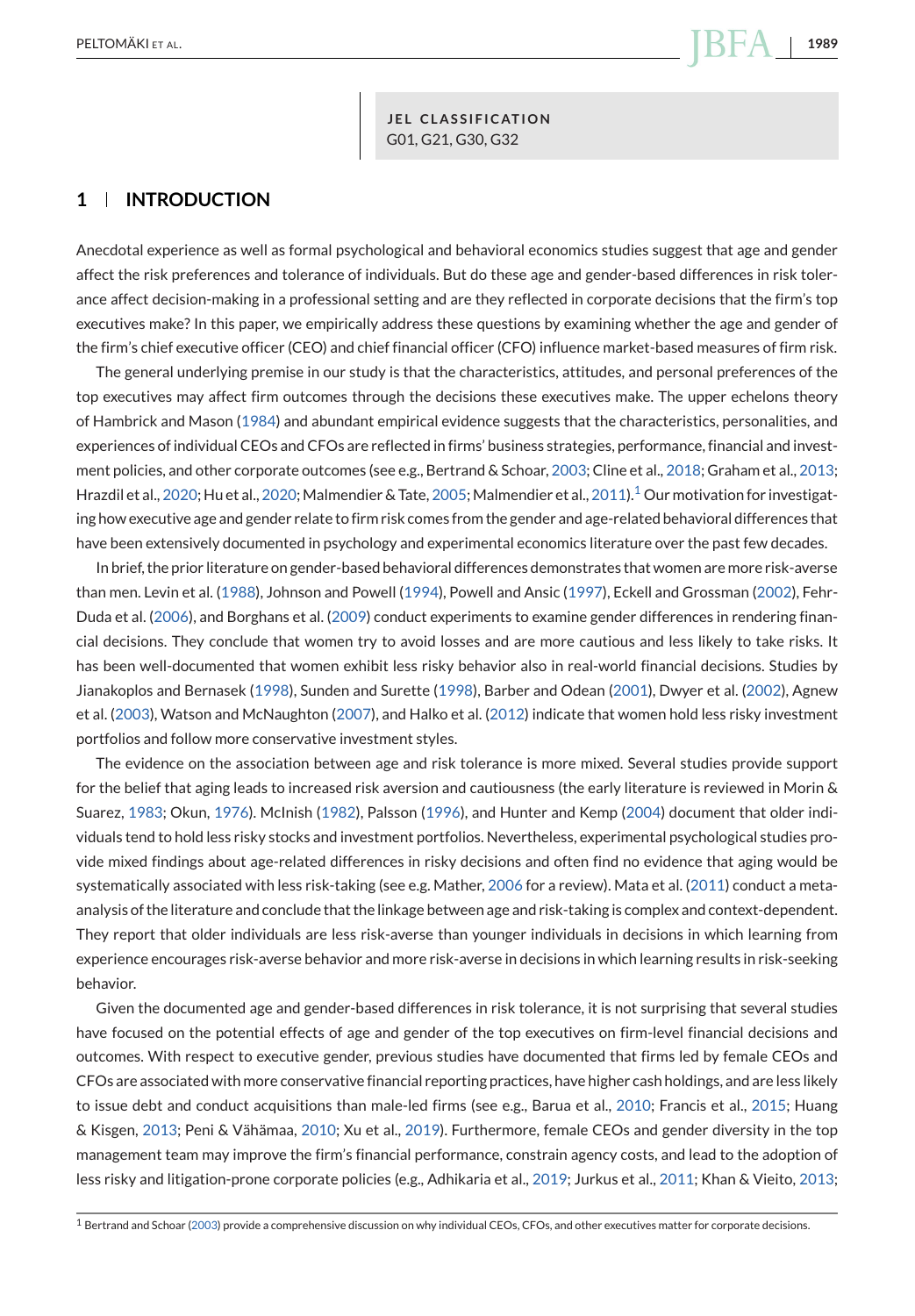**1990** PELTOMÄKI ET AL.

Palvia et al., [2020\)](#page-26-0).<sup>2</sup> In a recent study, Hrazdil et al. [\(2020\)](#page-26-0) utilize machine learning to assess CEO and CFO personality traits for a large sample of US firms. Their findings suggest that female executives are less risk-tolerant than their male counterparts.

Most closely related to our study, Elsaid and Ursel [\(2011\)](#page-25-0), Palvia et al. [\(2015\)](#page-26-0), and Faccio et al. [\(2016\)](#page-25-0) examine the association between female CEOs and firm risk. Using a sample of North American firms, Elsaid and Ursel [\(2011\)](#page-25-0) document that corporate cash holding increase and cash flow volatility decreases after appointments of new female CEOs, while Faccio et al. [\(2016\)](#page-25-0) find that European privately held firms run by female CEOs have lower leverage and less volatile earnings. Palvia et al. [\(2015\)](#page-26-0) report that US commercial banks with female CEOs and board chairs are associated with more conservative capital ratios and were less likely to fail during the financial crisis. Collectively, these prior studies suggest that firms led by female CEOs are associated with less risky financial policies.

The alternative hypothesis with respect to executive gender is that women who have broken through the glass ceiling are not that different from men in terms of risk aversion. As argued by Adams and Funk [\(2012\)](#page-24-0), Adams [\(2016\)](#page-24-0), and Adams and Ragunathan [\(2018\)](#page-24-0), women who pursue leadership positions may act similarly to men, and thereby gender differences in risk tolerance may disappear or even reverse among top executives and directors. Using data on Swedish firms, Adams and Funk [\(2012\)](#page-24-0) document that female executives and directors are less tradition and security-oriented than men, and are also more risk-loving than their male counterparts.<sup>3</sup> They conclude that female leadership does not necessarily imply more risk-averse corporate decisions. Berger et al. [\(2014\)](#page-25-0) examine how board gender diversity affects the portfolio risk of German financial institutions and find that a higher proportion of females on the executive board increases bank risk-taking. Consistent with the assertion that gender differences in risk tolerance may vanish beyond the glass ceiling, Sila et al. [\(2016\)](#page-27-0) and Adams and Ragunathan [\(2018\)](#page-24-0) document that board gender diversity does not have any meaningful effect on firm risk.

A vast body of research offers evidence that executive age may influence a range of corporate decisions and outcomes. While the early work of Davis [\(1979\)](#page-25-0) finds no relationship between CEO age and firm performance, more recent studies by Datta and Rajagopalan [\(1998\)](#page-25-0), Bertrand and Schoar [\(2003\)](#page-25-0), Davidson et al. [\(2007\)](#page-25-0), Antia et al. [\(2010\)](#page-24-0), Yim [\(2013\)](#page-27-0), Cline and Yore [\(2016\)](#page-25-0), Zhang et al. [\(2016\)](#page-27-0), and Croci et al. [\(2017\)](#page-25-0) document systematic differences in corporate strategies, performance, financial and investment policies, and market valuation that are related to the age of the firm's top executives. Directly related to our study, Serfling [\(2014\)](#page-27-0) examines the relation between CEO age and firm risk-taking. Using data on US firms for the years 1992 to 2010, Serfling [\(2014\)](#page-27-0) finds that CEO age is negatively associated with stock return volatility and idiosyncratic risk. His findings also indicate that firms led by older CEOs have lower operating leverage, invest less in research and development (R&D), and undertake more diversifying acquisitions. With respect to age-based differences in risk tolerance, Hrazdil et al. [\(2020\)](#page-26-0) provide evidence that older CEOs and CFOs exhibit more risk-averse personality traits.

In this paper, we contribute to the existing literature by examining whether the age and gender of the firm's top executives influence market-based measures of firm risk. Using data on the S&P 1500 firms from 2006 to 2018, we document that firms led by older CEOs as well as older CFOs have less volatile stock returns and lower idiosyncratic risk. This evidence suggests that top executives may become more risk-averse with age, and thereby constrain risktaking by their firms. Furthermore, although our findings with respect to executive gender are more equivocal, we find that female-led firms are associated with lower levels of total and idiosyncratic risks after controlling for firmspecific attributes, financial and investment policies, and managerial risk-taking incentives. We utilize instrumental variable regressions and propensity score matching to alleviate endogeneity concerns, and we also conduct a number of additional tests to investigate the robustness of our results. These tests provide further evidence to conclude that older executives and female executives constrain firm risk. Nonetheless, our additional tests also indicate that the

 $^2$  A related stream of literature investigates the effects of board gender diversity on firms' financial performance, market valuation, financial and investment policies, governance mechanisms, and the functioning and monitoring strength of the board of directors (see e.g., Adams & Ferreira, [2009;](#page-24-0) Ahern & Dittmar, [2012;](#page-24-0) Atif et al., 2019; Baselga-Pascual et al., [2018;](#page-24-0) Bear et al., [2010;](#page-24-0) Bernile et al., [2018;](#page-25-0) Campbell & Minguez-Vera, [2008;](#page-25-0) Carter et al., [2003;](#page-25-0) Erhardt et al., [2003;](#page-25-0) Gyapong et al., [2016;](#page-25-0) Nekhili et al., [2020;](#page-26-0) Yang et al., [2019\)](#page-27-0).

<sup>3</sup> Contradictory evidence appears in Hrazdil et al. [\(2020\)](#page-26-0) who document that female CEOs and CFOs are less risk-tolerant than male CEOs and CFOs.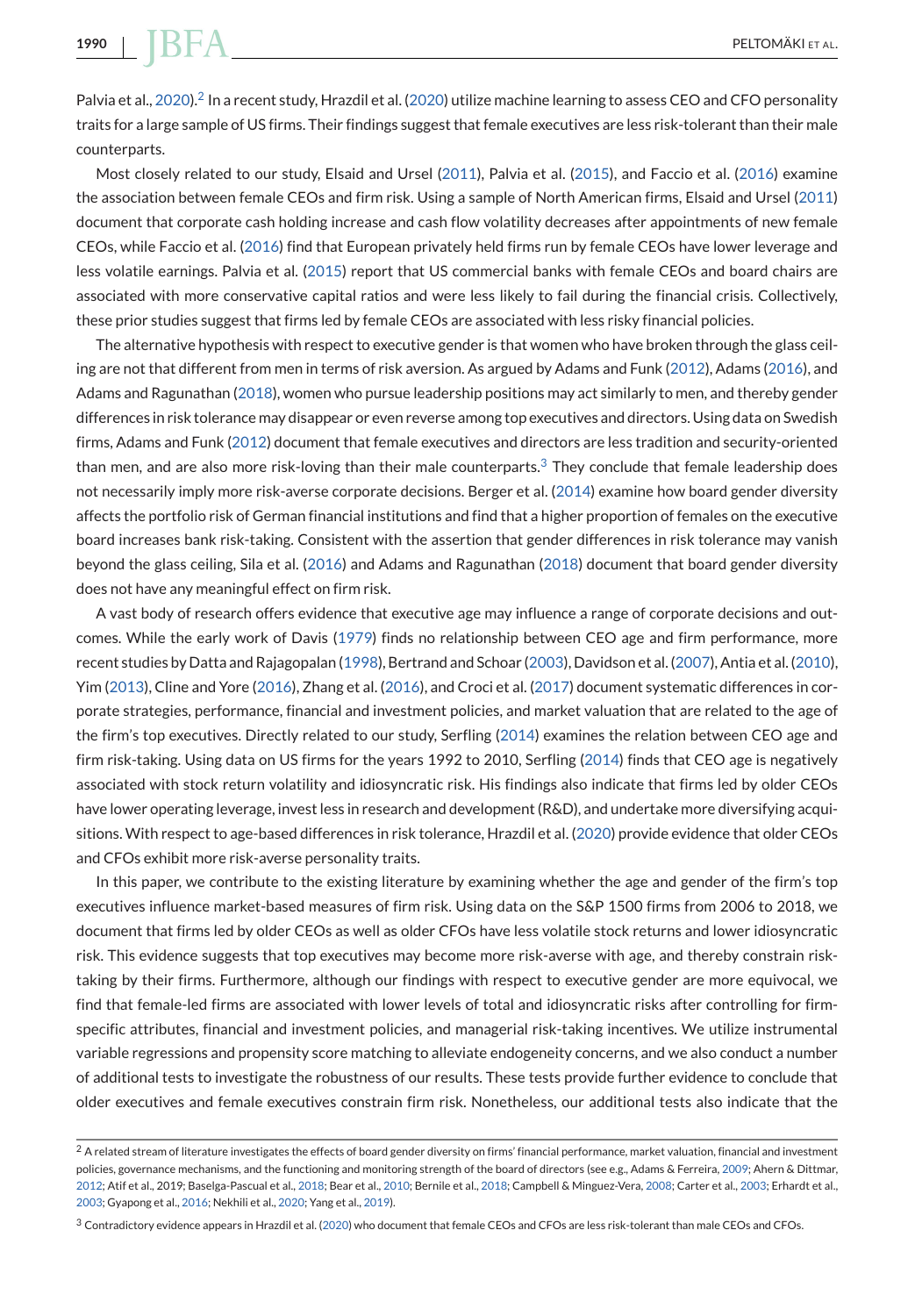negative association between female executives and firm risk is to some extent induced by the oldest female executives and is more pertained to smaller firms.

Given that market-based firm risk measures are not managerial choice variables that the top executives, per se, could directly influence, we further examine whether the reduced riskiness of firms led by older executives and female executives can be traced to specific corporate policy decisions. For this purpose, we estimate policy choice regressions as well as simultaneous equations systems in which firm risk is affected by financial and investment policies that, in turn, are endogenously influenced by executive age and gender. Although these additional tests indicate that firms led by older top executives and female executives have lower financial leverage and higher cash holdings, the negative relation of executive age and female executives with the market-based risk measures cannot be fully reconciled by differences in financial and investment policies. Taken as a whole, our empirical findings provide strong evidence that CEO and CFO age and gender have a direct incremental effect on firm risk over and above the potential indirect influence they may have through corporate policy choices. This suggests that executive age and gender are likely to influence market-based risk measures through managerial idiosyncrasies and less easily observable mechanisms such as differences in managerial leadership styles (e.g., Eagly & Carli, [2003;](#page-25-0) Matsa & Miller, [2013\)](#page-26-0), communication skills and tones (Baginski et al., [2018;](#page-24-0) Davis et al., [2015;](#page-25-0) Mayew & Venkatachalam, [2012\)](#page-26-0), informational asymmetries (Antia et al., [2010;](#page-24-0) Inci et al., [2017\)](#page-26-0), or the perceptions, attitudes, and reactions of different stakeholders (e.g., Bigelow et al., [2014;](#page-25-0) Lee & James, [2007\)](#page-26-0).

Our paper contributes to the literature on executive gender and firm risk in three main respects. First, with respect to CEO gender, we extend the existing literature by examining the effects of female CEOs on the firm's total, systematic, and idiosyncratic risks. In general, these market-based risk measures can be considered to reflect the perceptions of stock market participants regarding the overall riskiness of a firm. These measures capture market beliefs and sentiment about the risks inherent in the firm's management, strategic decisions, financial and investment policies, other firm-specific attributes, and the perceived level of risk related to systematic market developments and uncertainty. While the existing empirical evidence documented in Elsaid and Ursel [\(2011\)](#page-25-0), Palvia et al. [\(2015\)](#page-26-0), and Faccio et al. [\(2016\)](#page-25-0) suggests that firms led by female CEOs are associated with less risky financial policies, we contribute to the literature by showing that female CEOs have a direct negative influence on the firm's market-based total risk in addition to the indirect effect they may have through the firm's policy choices.

Second, to the best of our knowledge, this paper is the first to examine the association between CFO gender and firm risk. Given that previous studies have documented that CFO characteristics and incentives may play a stronger role than those of the CEO's on corporate policy decisions (e.g., Bertrand & Schoar, [2003;](#page-25-0) Chava & Purnanandam, [2010;](#page-25-0) J. Jiang et al., [2010;](#page-26-0) Peni & Vähämaa, [2010\)](#page-26-0), it is of interest to examine whether CFO gender also influences market-based measures of firm risk. We contribute to the prior executive gender literature and also extend the literature on the role of CFO characteristics in influencing firm-level outcomes by documenting that firms with female CFOs are associated with less volatile stock returns and lower levels of idiosyncratic risk. Third, with respect to corporate financial policies, our additional tests extend Elsaid and Ursel [\(2011\)](#page-25-0), Palvia et al. [\(2015\)](#page-26-0), and Faccio et al. [\(2016\)](#page-25-0) by demonstrating that leverage and cash holdings are influenced by CFO gender in addition to CEO gender. Moreover, our empirical analysis based on the S&P 1500 firms also complements Elsaid and Ursel [\(2011\)](#page-25-0), Palvia et al. [\(2015\)](#page-26-0), and Faccio et al. [\(2016\)](#page-25-0) by utilizing a more recent sample period during which the glass ceiling has started to gradually crack and the amount of female executives has been steadily increasing.<sup>4</sup> Collectively, our results with respect to CEO and CFO gender and market-based risk measures provide additional support for the hypothesis that female leadership leads to less risky firms.

Our paper also contributes to the literature on executive age and firm risk in a number of ways. First, and most importantly, we are the first to examine the relation between CFO age and market-based firm risk measures. We contribute to the prior executive age literature by documenting that firms with older CFOs are associated with lower levels of total and idiosyncratic risks. Second, our paper complements and extends the work of Serfling [\(2014\)](#page-27-0) with

<sup>4</sup> Elsaid and Ursel [\(2011\)](#page-25-0) use a sample of 650 North American firms over the period 1992–2005, Palvia et al. [\(2015\)](#page-26-0) use data on U.S. commercial banks over the period 2007-2010, and Faccio et al. [\(2016\)](#page-25-0) use data on European firms over the period 1999-2009.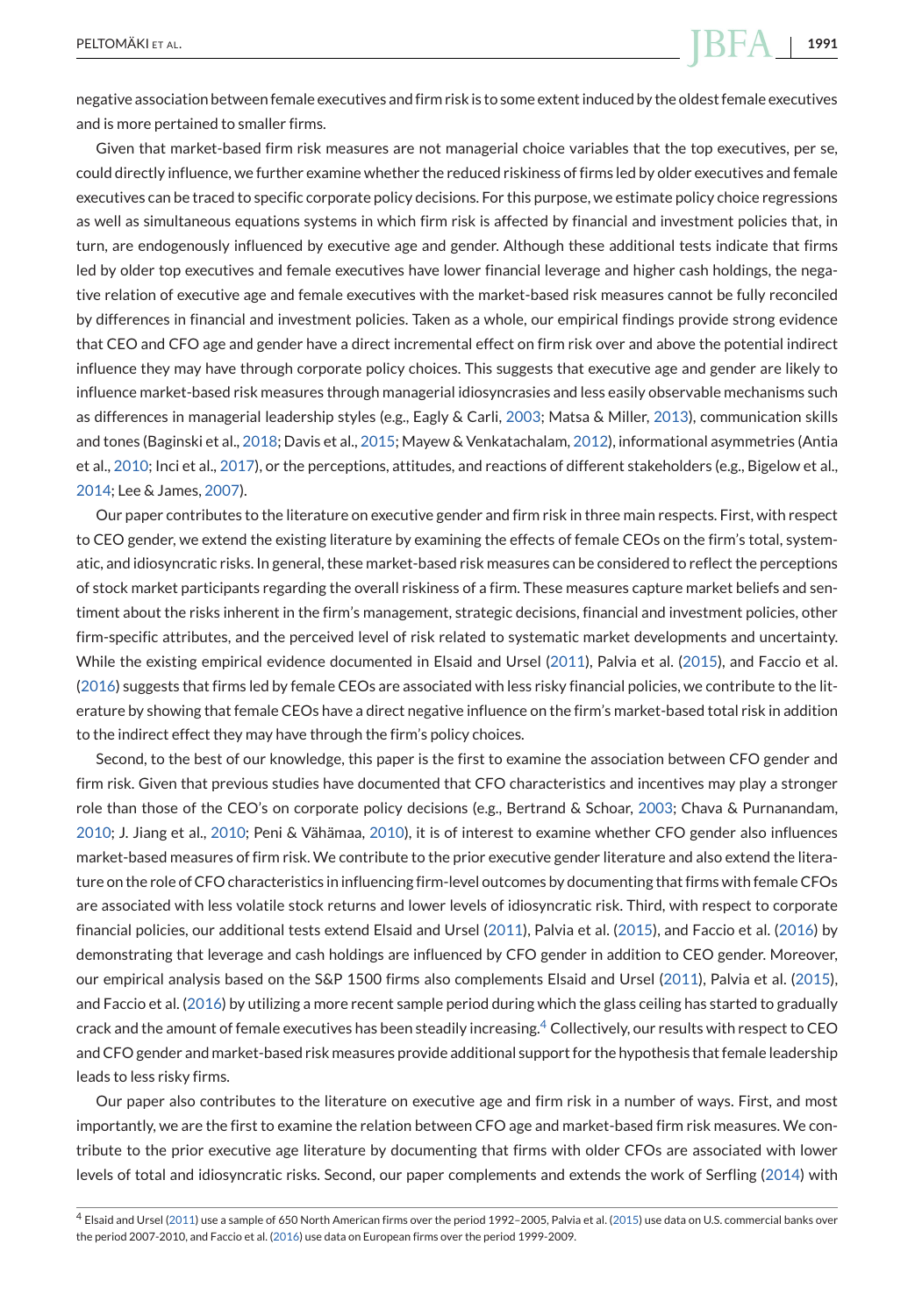<span id="page-5-0"></span>respect to CEO age. The results of our study, which are based on a more recent sample period and a slightly different empirical approach, provide further evidence that firms led by older CEOs have less volatile stock returns and lower idiosyncratic risk. We also extend Serfling [\(2014\)](#page-27-0) by documenting that CEO age is largely irrelevant with respect to systematic risk, and more importantly, by showing that CFO age has a nontrivial incremental impact on total and idiosyncratic risks over and above the influence of CEO age. Taken as a whole, our empirical findings contribute to the existing literature by demonstrating that CEO as well as CFO age and gender are important factors for explaining differences in market-based measures of firm risk.

# **2 DATA AND METHODOLOGY**

# **2.1 Data**

The sample used in our empirical analysis consists of the S&P 1500 firms for the period 2006 to 2018.<sup>5</sup> We collect the data from the following sources: (i) the data on the age and gender of the firms' CEOs and CFOs, as well as executive compensation data, are obtained from ExecuComp, (ii) the stock price data used for calculating market-based measures of firm risk are taken from Center for Research in Security Prices (CRSP), and (iii) the financial statement data used as control variables are from Compustat. We exclude banks, insurance companies, other financial institutions (SIC codes 6000–6999), and individual firms with insufficient or missing data on executive characteristics and/or financial information. After further excluding penny stocks and firms with non-positive total assets, sales, and book values of equity, we obtain an unbalanced panel of 1709 individual non-financial firms that have been included among the S&P 1500 firms during the sample period and 13,691 usable firm-year observations for our main regressions.<sup>6</sup>

# **2.2 Model specification**

We utilize fixed-effects panel regressions to examine whether the age and gender of the firm's top executives are associated with firm risk. Specifically, in our main analysis, we estimate alternative versions of the following regression specification:

Firm risk<sub>j,t</sub> = 
$$
\alpha + \beta_1
$$
CEO age<sub>j,t</sub> +  $\beta_2$ CFO age<sub>j,t</sub> +  $\beta_3$ Female CEO<sub>j,t</sub>

\n $+ \beta_4$ Female CFO<sub>j,t</sub> +  $\gamma$ (Firm-specific controls)<sub>j,t</sub>

\n $+ \omega$ (Firm fixed-effects)<sub>j,t</sub> +  $\varphi$ (Year fixed-effects)<sub>j,t</sub> +  $\varepsilon_{j,t}$ 

\n(1)

where the dependent variable *Firm risk<sub>it</sub>* is one of three alternative market-based firm risk measures for firm *j* at time *t*. Our first measure of firm risk is *Total riskj,t*, which is measured as the annualized standard deviation, or volatility, of the daily stock returns for firm *j* during year *t*. The second measure of firm risk is *Systematic riskj,t*, which is measured as the beta coefficient for firm *j* estimated against daily excess returns on the CRSP value-weighted market portfolio and by applying the nonsynchronous trading adjustment of Scholes and Williams [\(1977\)](#page-26-0). Finally, we use *Idiosyncratic riskj,t*, calculated as the annualized standard deviation of the residuals of the Scholes–Williams estimator for firm *j* at time *t*, as the third measure of firm risk. The stock price data for estimating the market-based measures of firm risk are obtained from CRSP.

<sup>5</sup> The sample period begins in 2006 because the data on CFO age and gender are available only from 2006 onward.

<sup>&</sup>lt;sup>6</sup> We also estimate regressions with a more parsimonious set of control variables. These regressions are based on an unbalanced panel of 15,692 firm-year observations.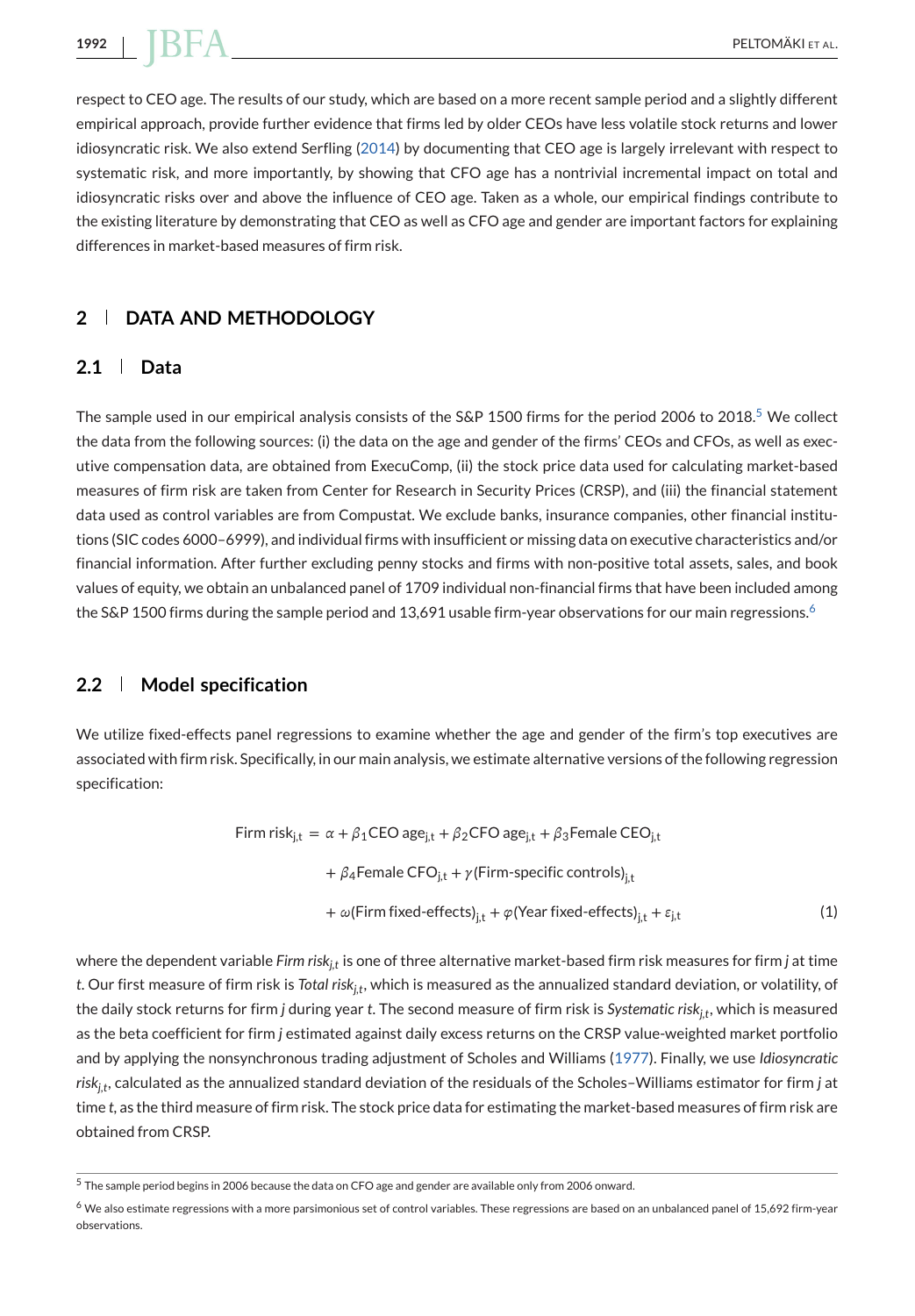The test variables of interest in equation [\(1\)](#page-5-0) are *CEO agej,t*, *CFO agej,t*, *Female CEOj,t*, and *Female CFOj,t*. The executive age variables denote the ages of the firm's CEO and the CFO in years at the end of year *t*. <sup>7</sup> *Female CEO* and *Female CFO* are dummy variables for executive gender; *Female CEO* equals 1 for firms that have a female CEO, and *Female CFO* equals 1 for firms that have a female CFO at the end of year *t*. The data on the age and gender of the CEOs and CFOs are collected from ExecuComp.

Following the prior literature, we employ several control variables in our analysis to account for the potentially confounding effects of firm-specific factors such as size, leverage, growth, and executive compensation incentives on the riskiness of the firm.<sup>8</sup> The set of controls used in equation [\(1\)](#page-5-0) are defined as follows:  $Size_{it}$  is measured as the logarithm of firm *j*'s total assets at the end of year *t*; *Leveragej,t* is the logarithm of one plus the ratio of long-term debt to market value of equity at the end of year *t*; Profitability<sub>it</sub> is measured as the return on assets at time *t*; *Cash holdings<sub>it</sub>* is the logarithm of one plus cash holdings scaled by total assets; *Cash flow volatility<sub>it</sub>* is the logarithm of the coefficient of variation of cash flows from operations calculated as the standard deviation of operating cash flows scaled by the absolute value of the mean over the preceding 5 years; *Growth<sub>it</sub>* is the transformed logarithm of the growth rate of sales from year *t*−3 to year *t; Market-to-bookj,t* is the logarithm of the market value of equity scaled by the book value of equity at time *t*;  $R&D_i$  is the logarithm of one plus  $R&D$  expenditures<sup>9</sup> scaled by sales at time *t*; and *Firm age<sub>it</sub>* is the logarithm of the age of the firm determined as the greater of the number of years from the firm's initial public offering or the number of years from the firm's first appearance in Compustat.

In addition to firms' financial characteristics, we also control for managerial compensation incentives by including the sensitivities of CEO and CFO wealth to stock price and stock return volatility in the regressions. *Delta* is the logarithm of the sensitivity of executive wealth to changes in stock price (dollar change in wealth for a 1% change in stock price), while *Vega* is the logarithm of the sensitivity of executive wealth to changes in stock return volatility (the dollar change in executive wealth for a 1% point change in volatility). The deltas and vegas are calculated following the approach of Core and Guay [\(2002\)](#page-25-0) and Coles et al. [\(2006\)](#page-25-0).

Finally, in our main regressions, we control for potential biases related to time-invariant omitted and/or unobservable variables with firm fixed-effects (*Firmj*), and we account for systematic variation in firm risk over time by including year fixed-effects (*Yearj*). The inclusion of firm fixed-effects mitigates endogeneity concerns and implies that the esti-mates reflect within-firm changes in executive age and gender.<sup>10</sup> All the independent variables in equation [\(1\)](#page-5-0) are lagged by 1 year in order to alleviate endogeneity concerns and to avoid potential reverse causality from the risk measures to our independent variables. Moreover, we winsorize the risk measures and all the control variables annually at the 1<sup>st</sup> and 99<sup>th</sup> percentiles to moderate the effect of extreme outliers. Throughout the alternative estimations of equation [\(1\)](#page-5-0), we use robust standard errors that are adjusted for heteroskedasticity and clustered by firm.

Although our main analysis is based on alternative versions of equation [\(1\)](#page-5-0), we also perform a number of additional tests. Specifically, we utilize two-stage instrumental variable regressions and propensity score matching in Section [3.3.](#page-12-0) to address endogeneity concerns. Furthermore, given that executive age and gender are likely to affect firm risk through the financial and investment decisions that the executives make, we aim to identify the potential channels through which age and gender affect risk in Section [3.4.](#page-18-0) by estimating three-stage models in which executive age and gender endogenously influence financial leverage, cash holdings, and R&D expenditures, and the three market-based firm risk measures are simultaneously a function of the policy choice variables.

 $7$  We follow Yim [\(2013\)](#page-27-0), Cline and Yore [\(2016\)](#page-27-0), Zhang et al. (2016), and Croci et al. [\(2017\)](#page-25-0) and use the ages of the CEOs and CFOs in years because the ages of these executives are fairly symmetrically distributed. In our robustness checks discussed in Section [3.5.](#page-21-0), following Serfling [\(2014\)](#page-27-0), we estimate regressions in which the logarithms of CEO and CFO age are used as the executive age variables.

 $8$  It is worth noting that Elsaid and Ursel [\(2011\)](#page-25-0), Palvia et al. [\(2015\)](#page-26-0) and Faccio et al. [\(2016\)](#page-25-0) use financial leverage as a proxy for firm risk, while we utilize market-based measures of firm risk and use leverage as a control variable in our main analysis. Nevertheless, we also investigate the relationship between leverage and executive age and gender in our additional tests discussed in Section [3.4.](#page-18-0)

 $9$  Because of the large number of missing values for R&D expenditures, we set the missing values to 0 in our panel regressions in order to increase the number of observations.

 $10$  Fixed-effects estimators can be used to obtain an unbiased coefficient estimates even when exogeneity assumption is violated.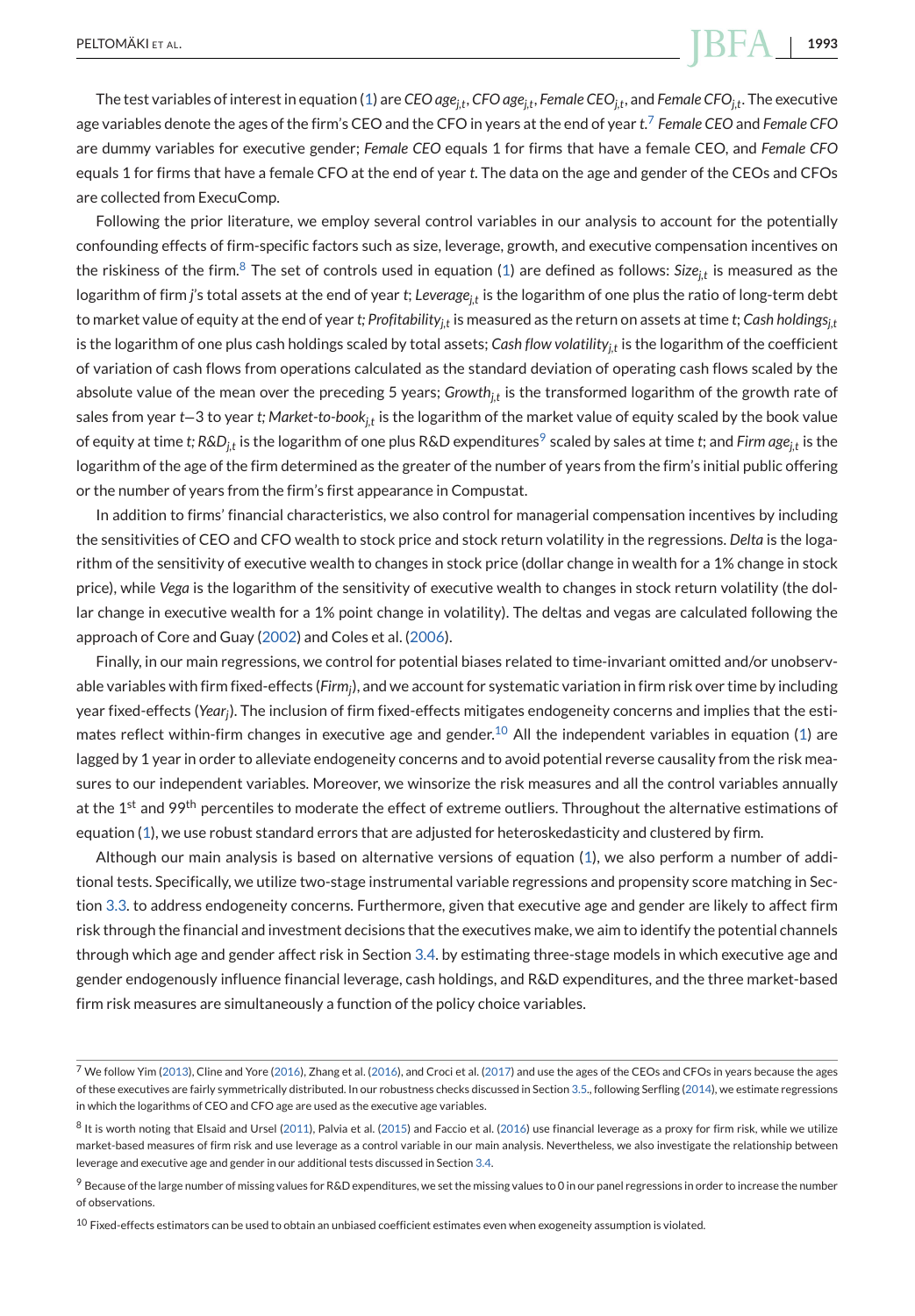#### <span id="page-7-0"></span>**TABLE 1** Descriptive statistics

| Variable                          | Mean    | <b>Median</b> | <b>Min</b> | Max        | Std. dev. | No. of obs. |
|-----------------------------------|---------|---------------|------------|------------|-----------|-------------|
| Risk measures:                    |         |               |            |            |           |             |
| <b>Total risk</b>                 | 0.39    | 0.35          | 0.11       | 1.88       | 0.19      | 14,839      |
| Systematic risk                   | 1.21    | 1.14          | $-0.09$    | 4.00       | 0.55      | 14,839      |
| Idiosyncratic risk                | 0.32    | 0.29          | 0.09       | 1.69       | 0.17      | 14,839      |
| Gender and age:                   |         |               |            |            |           |             |
| Chief executive officer (CEO) age | 56.26   | 56.00         | 28.00      | 89.00      | 6.98      | 14,839      |
| Chief financial officer (CFO) age | 51.30   | 51.00         | 26.00      | 75.00      | 6.52      | 14,839      |
| Female CEO                        | 0.04    | 0.00          | 0.00       | 1.00       | 0.19      | 14,839      |
| Female CFO                        | 0.10    | 0.00          | 0.00       | 1.00       | 0.30      | 14,839      |
| Control variables:                |         |               |            |            |           |             |
| Size                              | 9630.81 | 2094.16       | 48.58      | 373,396.10 | 26,243.03 | 14,839      |
| Leverage                          | 0.20    | 0.19          | 0.00       | 0.86       | 0.16      | 14,839      |
| Profitability                     | 0.05    | 0.05          | $-0.83$    | 0.31       | 0.10      | 14,839      |
| Cash holdings                     | 0.12    | 0.08          | 0.00       | 0.64       | 0.11      | 14,839      |
| Cash flow volatility              | 0.57    | 0.32          | 0.01       | 10.58      | 0.89      | 14,839      |
| Sales growth                      | 0.09    | 0.07          | $-0.30$    | 1.05       | 0.14      | 14,839      |
| Market-to-book                    | 3.51    | 2.34          | 0.14       | 114.02     | 4.90      | 14,839      |
| R&D                               | 0.05    | 0.00          | 0.00       | 2.15       | 0.12      | 14,839      |
| Firm age                          | 29.32   | 24.00         | 2.00       | 69.00      | 18.39     | 14,839      |
| CEO delta                         | 570.87  | 199.39        | 0.00       | 11,712.35  | 1184.21   | 14,839      |
| CEO vega                          | 125.12  | 43.10         | 0.00       | 1332.83    | 206.33    | 14,839      |
| CFO delta                         | 79.39   | 36.63         | 0.00       | 1075.51    | 120.74    | 14,839      |
| CFO vega                          | 31.18   | 11.24         | 0.00       | 357.63     | 52.22     | 14,839      |

*Note*: The table reports summary statistics for the sample of S&P 1500 firms. Financial institutions (SIC codes 6000−6900) and firms with inadequate data for our regression analysis are excluded. *Total risk* is measured as the annualized standard deviation of daily stock returns, *Systematic risk* is the beta coefficient estimated against daily excess returns on the CRSP value-weighted market portfolio, and *Idiosyncratic risk* is the annualized standard deviation of the residuals from the beta regression. *CEO age* and *CFO age* denote the ages of the corresponding executives. *Female CEO* equals 1 if the firm's CEO is a female, and *Female CFO* is assigned if the firm has a female CFO. *Size* is measured by the firm's total assets, *Leverage* is the ratio of the long-term debt-to-market value of equity, *Profitability* is measured as the return on assets (ROA), *Cash holdings*is cash holdings scaled by total assets, *Cash flow volatility* is the coefficient of variation of cash flows from operations over the preceding 5 years, *Growth* is the 3-year growth rate of sales, *Market-to-book* is the market value of equity divided by the book value of equity, *R&D* is research and development (R&D) expenditures scaled by sales, *Firm age* is the age of the firm, *CEO delta* and *CFO delta* measure the sensitivity of executive wealth to changes in stock price (dollar change in wealth for a 1% change in stock price), and *CEO vega* and *CFO vega* measure the sensitivity of executive wealth to changes in stock return volatility (dollar change in wealth for a 1% point change in volatility). The risk measures and the control variables are winsorized at the 1<sup>st</sup> and 99<sup>th</sup> percentiles.

# **2.3 Descriptive statistics**

Table 1 reports the descriptive statistics of our three alternative dependent variables (*Total risk*, *Systematic risk*, and *Idiosyncratic risk*), the four different executive age and gender variables (*CEO age*, *CFO age*, *Female CEO*, and *Female CFO*), and the control variables used in the regressions.<sup>11</sup> As shown in Table 1, the average stock return volatility (*Total*

<sup>&</sup>lt;sup>11</sup> Although we use logarithmic values of most of the variables in our regressions, the descriptive statistics reported in Table 1 are for the actual values of the variables before taking logarithms.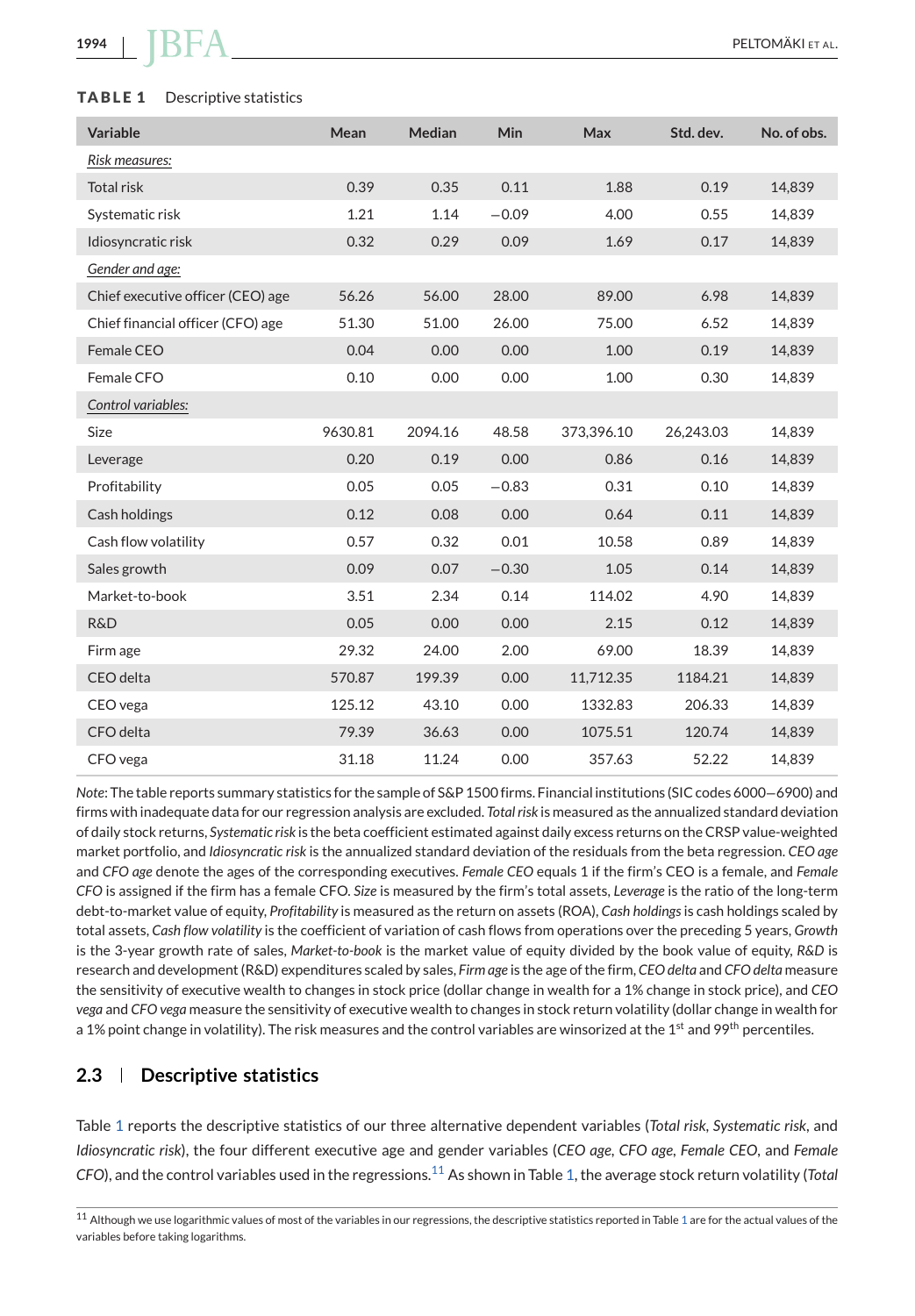*risk*) of the S&P 1500 firms during our sample period is about 39%, and both the mean and the median beta coefficients (*Systematic risk*) estimated against excess return on the CRSP market portfolio are slightly above 1. It can be noted from Table [1](#page-7-0) that the average CEO is 56 years old, while the CFOs of the S&P 1500 firms are, on average, 51 years old. The table also shows that women are largely underrepresented among the top executives of the S&P 1500 firms; only 4% of the sample firms have a female CEO and 10% of the firms have a female as the CFO.<sup>12</sup> Finally, the descriptive statistics indicate that the sample firms are very heterogeneous in terms of the firm-specific control variables.

Pairwise correlation coefficients (not tabulated) between the variables used in the analysis demonstrate that our three market-based firm risk measures are strongly positively correlated with each other. *CEO age* and *CFO age* are negatively correlated with all three risk measures, indicating that firms with younger top executives exhibit greater risk. The correlations also suggest that female-led firms are less risky as our three market-based risk measures are negatively correlated with *Female CEO* and *Female CFO*.

*CEO age* and *CFO age* are strongly positively correlated (*r* = 0.17), while the executive gender and age variables are negatively correlated with each other (*rCEO age*, *Female CEO* = −0.03; *rCFO age*, *Female CFO* = −0.05). This suggests that firms with older CEOs are more likely to have older CFOs and that female executives tend to be younger than corresponding male executives. The correlations also indicate that older CEOs and CFOs are more common in larger and older firms that have lower cash holdings and sales growth. Moreover, the correlations of the executive age and gender with the compensation incentive variables demonstrate that the wealth of older and male executives is more sensitive to changes in stock price and volatility. Our three market-based risk measures are strongly correlated with most of our control variables. The correlations indicate that larger and older firms with higher profitability and lower financial leverage, cash flow volatility, cash holdings, and R&D investment intensity are less risky.

# **3 RESULTS**

# **3.1 Univariate tests**

We first examine the relationships between executive age and gender and market-based measures of firm risk by performing a set of univariate tests. Table [2](#page-9-0) reports the mean values for the executive age and gender variables in different *Total risk*, *Systematic risk*, and *Idiosyncratic risk* quartiles and the results of two-tailed *t*-tests for the null hypothesis that there is no difference in the mean executive age and gender between the bottom and the top risk quartiles. As can be noted from Table [2,](#page-9-0) *CEO age* and *CFO age* decrease monotonically with increasing *Total risk*, *Systematic risk*, and *Idiosyncratic risk*, suggesting that high-risk firms are more likely to have younger CEOs and CFOs. The *t*-tests indicate that the differences in executive age between the bottom and the top risk quartiles are statistically significant.

Furthermore, the univariate tests in Table [2](#page-9-0) suggest that female-led firms are less risky. Firms in the bottom *Total risk*, *Systematic risk*, and *Idiosyncratic risk* quartiles are more likely to have female CEOs and CFOs than firms in the top risk quartiles. The percentage of female CEOs decreases monotonically across the quartiles with the increasing level of risk, while the corresponding pattern for female CFOs is not strictly monotonic. The *t*-tests indicate that the observed differences in the prevalence of female executives between the bottom and the top risk quartiles are highly significant.

## **3.2 Main results**

We use fixed-effects panel regressions to examine the associations between executive age and gender and marketbased measures of firm risk. The estimation results of six alternative versions of equation [\(1\)](#page-5-0) are presented in Table [3.](#page-10-0)

 $12$  The amount of female executives has increased during our sample period. About 3% of the sample firms had a female CEO and 8% a female CFO in 2006, whereas in 2018, almost 9% of the firms had a female CEO, and 13% of the firms had a female CFO.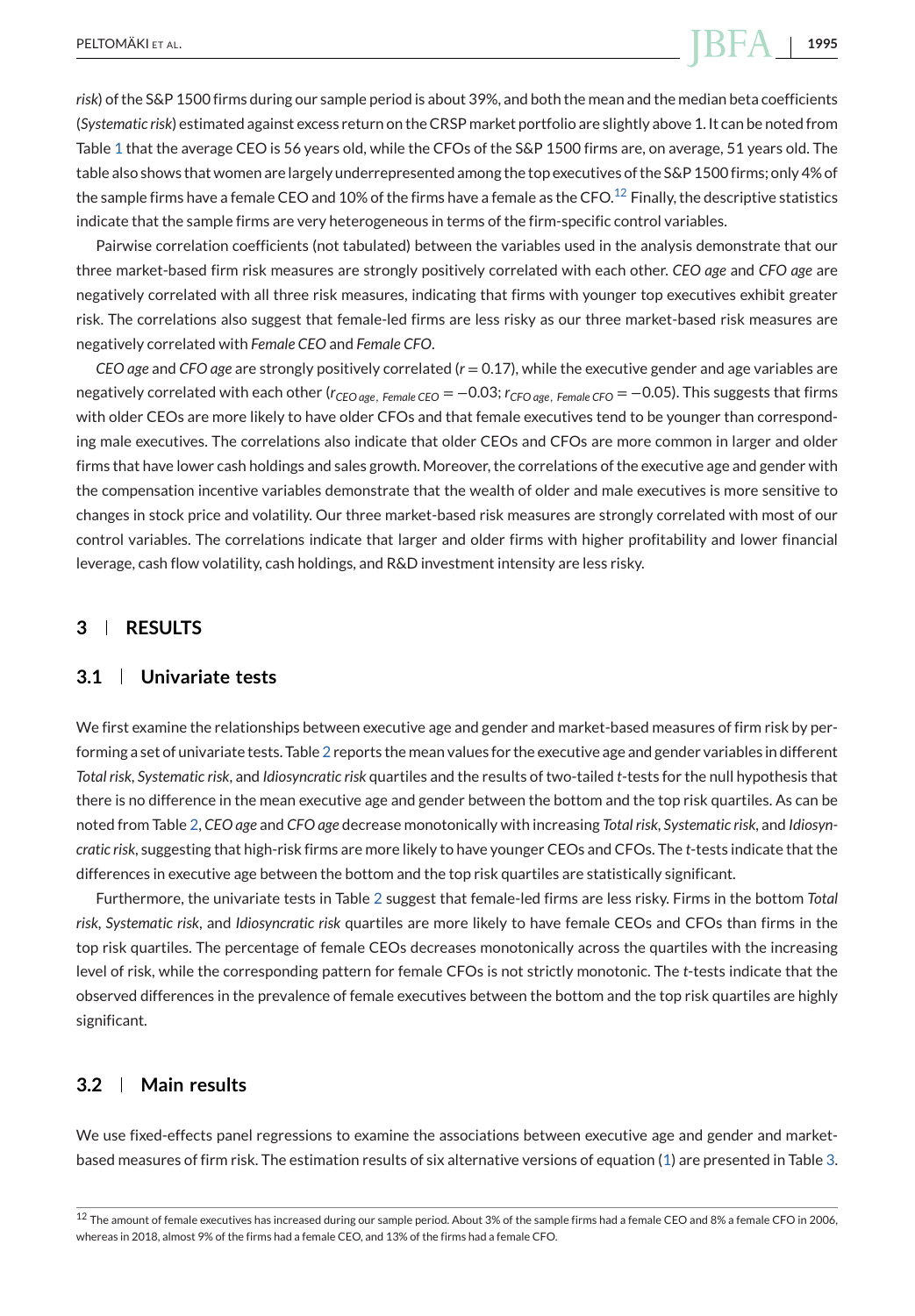#### <span id="page-9-0"></span>**TABLE 2** Univariate tests

|                     | <b>Bottom</b><br>quartile | Second<br>quartile | Third quartile | Top quartile | <b>Difference</b><br>$(q1-q4)$ | t-stat |
|---------------------|---------------------------|--------------------|----------------|--------------|--------------------------------|--------|
| Total risk:         |                           |                    |                |              |                                |        |
| CEO age             | 57,380                    | 56.707             | 55.993         | 55.154       | $2.225***$                     | 14.92  |
| CFO age             | 52.355                    | 51.278             | 51.030         | 50.283       | $2.073***$                     | 15.11  |
| Female CFO          | 0.053                     | 0.035              | 0.037          | 0.033        | $0.020***$                     | 4.71   |
| Female CFO          | 0.105                     | 0.121              | 0.103          | 0.082        | $0.023***$                     | 3.83   |
| Systematic risk:    |                           |                    |                |              |                                |        |
| CEO age             | 56.521                    | 56.448             | 56.317         | 55.875       | $0.646$ ***                    | 4.30   |
| CFO age             | 51.335                    | 51.371             | 51.330         | 50.845       | $0.490***$                     | 3.45   |
| Female CFO          | 0.056                     | 0.037              | 0.035          | 0.031        | $0.025$ ***                    | 6.04   |
| Female CFO          | 0.105                     | 0.107              | 0.116          | 0.082        | $0.022***$                     | 3.67   |
| Idiosyncratic risk: |                           |                    |                |              |                                |        |
| CEO age             | 57.351                    | 56.753             | 56.169         | 54.979       | $2.372***$                     | 15.96  |
| CFO age             | 52.386                    | 51.331             | 50.944         | 50.282       | $2.104***$                     | 15.23  |
| Female CEO          | 0.050                     | 0.034              | 0.037          | 0.037        | $0.013***$                     | 3.14   |
| Female CFO          | 0.100                     | 0.117              | 0.107          | 0.087        | $0.013$ <sup>**</sup>          | 2.13   |

*Note*: The table reports the mean values for CEO and CFO age and gender in different total risk, systematic risk, and idiosyncratic risk quartiles. The table also reports the results of two-tailed *t*-tests for the null hypothesis that there is no difference in the mean executive age and gender between the bottom and the top risk quartiles. *Total risk* is measured as the annualized standard deviation of daily stock returns, *Systematic risk* is the beta coefficient estimated against daily excess returns on the CRSP value-weighted market portfolio, and *Idiosyncratic risk* is the annualized standard deviation of the residuals from the beta regression. *CEO age* and *CFO age* denote the ages of the corresponding executives. *Female CEO* equals 1 if the firm's CEO is a female, and *Female CFO* is assigned if the firm has a female CFO.

\*\*\*, \*\*, and \* denote significance at the 0.01, 0.05, and 0.10 levels, respectively.

We use Total risk as the dependent variable in Models 1 and 2, Systematic risk as the dependent variable in Models 3 and 4, and Idiosyncratic risk as the dependent variable in Models 5 and 6. Furthermore, models 1, 3, and 5 are baseline regressions with a constrained set of control variables, while models 2, 4, and 6 include the full set of controls.<sup>13</sup> All model specifications include firm as well as year fixed-effects to account for unobserved heterogeneity across firms and any systematic variation in market-based risk measures over time. As shown in the table, the adjusted *R*2s of our regressions range from 50% to 82%, and the *F*-statistics are significant at the 1% level in every model specification.<sup>14</sup>

Regarding the test variables of interest, the estimates in Table [3](#page-10-0) demonstrate that firm risk is negatively associated with the age of the top executives. Specifically, in the regressions with *Total risk* (models 1 and 2) and *Idiosyncratic risk* (models 5 and 6) as the dependent variables, the coefficient estimates for *CEO age* are consistently negative and statistically significant at the 1% level. The magnitudes of the estimated coefficients suggest that a one standard deviation increase in *CEO age* would decrease the firm's stock return volatility and idiosyncratic risk by about 2% to

 $^{13}$  We estimate the baseline regressions with a constrained set of control variables (models 1, 3, and 5) to ensure that our results are not caused by spurious correlations between the variables or affected by potentially redundant independent variables. The variance inflation factors for the independent variables in our regressions are below 3.

<sup>14</sup> It should be noted that the relatively high *R<sup>2</sup>s* are caused by the inclusion of firm and year fixed-effects in the regressions. When the influence of fixedeffects is excluded, the  $R^2$ s of the regressions are much lower and range from 3% to 22%.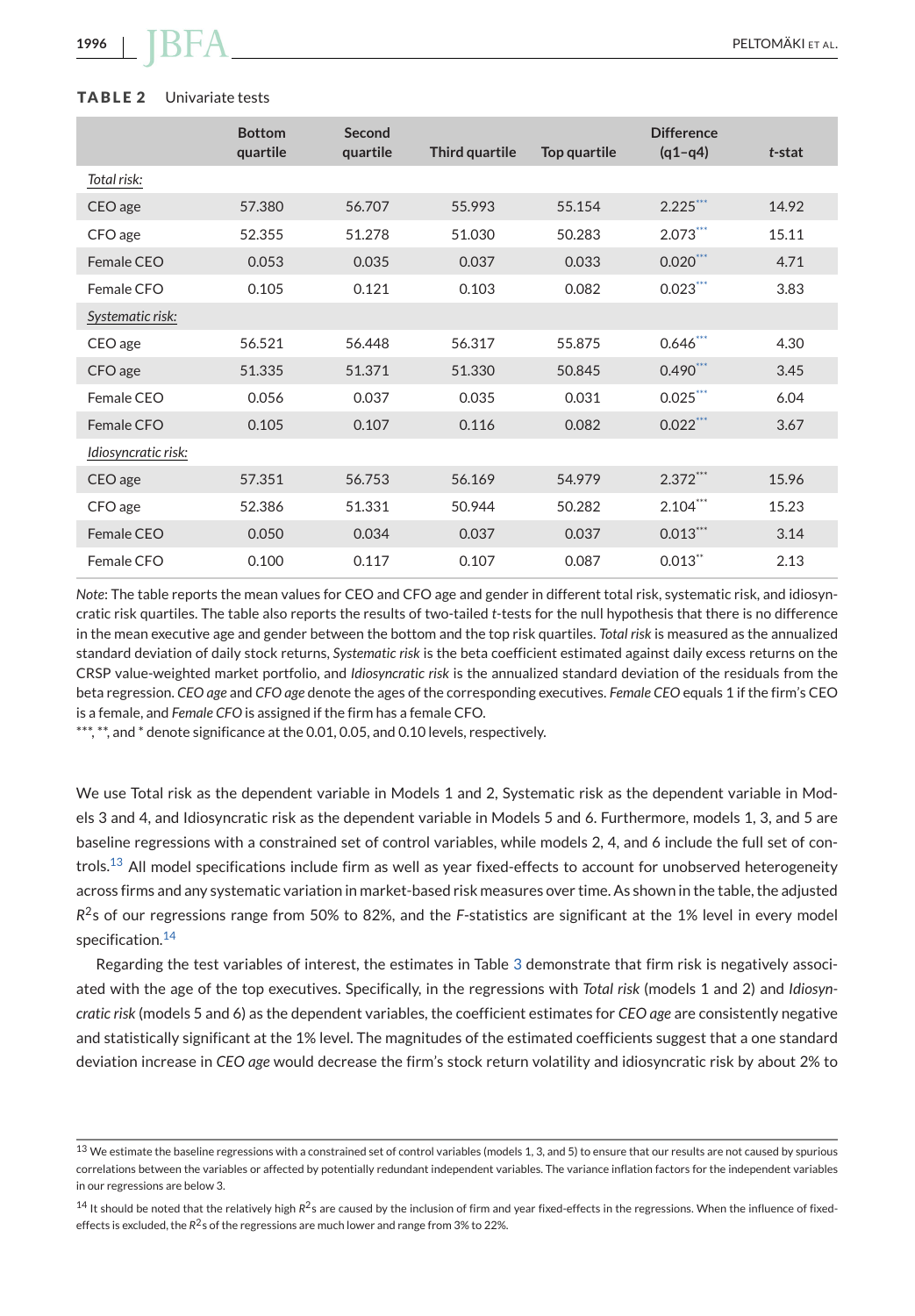# **TABLE 3** Main regressions

<span id="page-10-0"></span>

| PELTOMÄKI ET AL.<br>and the contract of the contract of | 007<br>. |
|---------------------------------------------------------|----------|
|                                                         |          |

|                      | <b>Total risk</b> |                        |              | Systematic risk        | Idiosyncratic risk |                        |  |
|----------------------|-------------------|------------------------|--------------|------------------------|--------------------|------------------------|--|
|                      | Model 1           | Model 2                | Model 3      | Model 4                | Model 5            | Model 6                |  |
| Age and gender:      |                   |                        |              |                        |                    |                        |  |
| CEO age              | $-0.005***$       | $-0.003***$            | $-0.002$     | $-0.002$               | $-0.005***$        | $-0.003$ ***           |  |
|                      | $(-5.45)$         | $(-3.27)$              | $(-1.62)$    | $(-1.39)$              | $(-5.30)$          | $(-3.36)$              |  |
| CFO age              | $-0.006$ ***      | $-0.002***$            | 0.000        | $-0.001$               | $-0.004***$        | $-0.002$ <sup>*</sup>  |  |
|                      | $(-6.24)$         | $(-2.74)$              | $(-0.11)$    | $(-0.57)$              | $(-5.40)$          | $(-1.91)$              |  |
| Female CEO           | $-0.143***$       | $-0.069$               | $^*$ -0.059  | $-0.052$               | $-0.105***$        | $-0.051$               |  |
|                      | $(-3.76)$         | $(-1.90)$              | $(-1.31)$    | $(-1.19)$              | $(-3.00)$          | $(-1.50)$              |  |
| Female CFO           | $-0.061***$       | $-0.042$ <sup>**</sup> | $-0.003$     | $-0.004$               | $-0.046$           | $-0.032$ <sup>*</sup>  |  |
|                      | $(-3.01)$         | $(-2.20)$              | $(-0.11)$    | $(-0.18)$              | $(-2.47)$          | $(-1.70)$              |  |
| Control variables:   |                   |                        |              |                        |                    |                        |  |
| Size                 | $-0.216$ ***      | $-0.114$ ***           | $0.025$ **   | 0.001                  | $-0.186$ ***       | $-0.111$ ***           |  |
|                      | $(-18.76)$        | $(-8.34)$              | (1.97)       | (0.05)                 | $(-16.46)$         | $(-7.99)$              |  |
| Leverage             | $0.238***$        | $0.394***$             | $0.409***$   | $0.456***$             | $0.319$ ***        | $0.443***$             |  |
|                      | (4.09)            | (6.89)                 | (5.95)       | (6.05)                 | (5.65)             | (7.51)                 |  |
| Profitability        | $-0.586$ ***      | $-0.424$ ***           | $-0.714$ *** | $-0.642$ ***           | $-0.602$ ***       | $-0.426$ ***           |  |
|                      | $(-12.78)$        | $(-9.05)$              | $(-9.74)$    | $(-8.09)$              | $(-13.72)$         | $(-9.35)$              |  |
| Cash holdings        |                   | $-0.431$ ***           |              | $-0.167$ **            |                    | $-0.486$ ***           |  |
|                      |                   | $(-7.26)$              |              | $(-2.05)$              |                    | $(-8.09)$              |  |
| Cash flow volatility |                   | $0.118$ <sup>***</sup> |              | $0.106$ <sup>***</sup> |                    | $0.120$ <sup>***</sup> |  |
|                      |                   | (6.46)                 |              | (4.14)                 |                    | (6.58)                 |  |
| Sales growth         |                   | 0.024                  |              | $-0.206$ ***           |                    | 0.049                  |  |
|                      |                   | (0.51)                 |              | $(-3.41)$              |                    | (1.04)                 |  |
| Market-to-book       |                   | $-0.107***$            |              | $-0.048$ ***           |                    | $-0.099***$            |  |
|                      |                   | $(-10.38)$             |              | $(-3.55)$              |                    | $(-9.34)$              |  |
| <b>R&amp;D</b>       |                   | $-0.396$ ***           |              | $-0.689***$            |                    | $-0.338$ ***           |  |
|                      |                   | $(-3.51)$              |              | $(-5.47)$              |                    | $(-3.10)$              |  |
| Firm age             |                   | $-0.509***$            |              | 0.010                  |                    | $-0.397***$            |  |
|                      |                   | $(-18.68)$             |              | (0.31)                 |                    | $(-14.89)$             |  |
| Sum of deltas        |                   | $-0.003$               |              | $-0.006$               |                    | $-0.002$               |  |
|                      |                   | $(-0.90)$              |              | $(-1.40)$              |                    | $(-0.69)$              |  |
| Sum of vegas         |                   | 0.000                  |              | $-0.002$               |                    | $-0.006$ **            |  |
|                      |                   | $(-0.13)$              |              | $(-0.70)$              |                    | $(-2.75)$              |  |
| Constant             | $5.803***$        | $7.687***$             | $1.059***$   | $1.342***$             | 5.276***           | $6.807**$              |  |
|                      | (64.22)           | (56.91)                | (9.85)       | (8.49)                 | (60.24)            | (52.54)                |  |
|                      | <b>Total risk</b> |                        |              | Systematic risk        | Idiosyncratic risk |                        |  |
|                      | Model 1           | Model 2                | Model 3      | Model 4                | Model 5            | Model 6                |  |
| Firm fixed-effects   | Yes               | Yes                    | Yes          | Yes                    | Yes                | Yes                    |  |
| Year fixed-effects   | Yes               | Yes                    | Yes          | Yes                    | Yes                | Yes                    |  |

(Continues)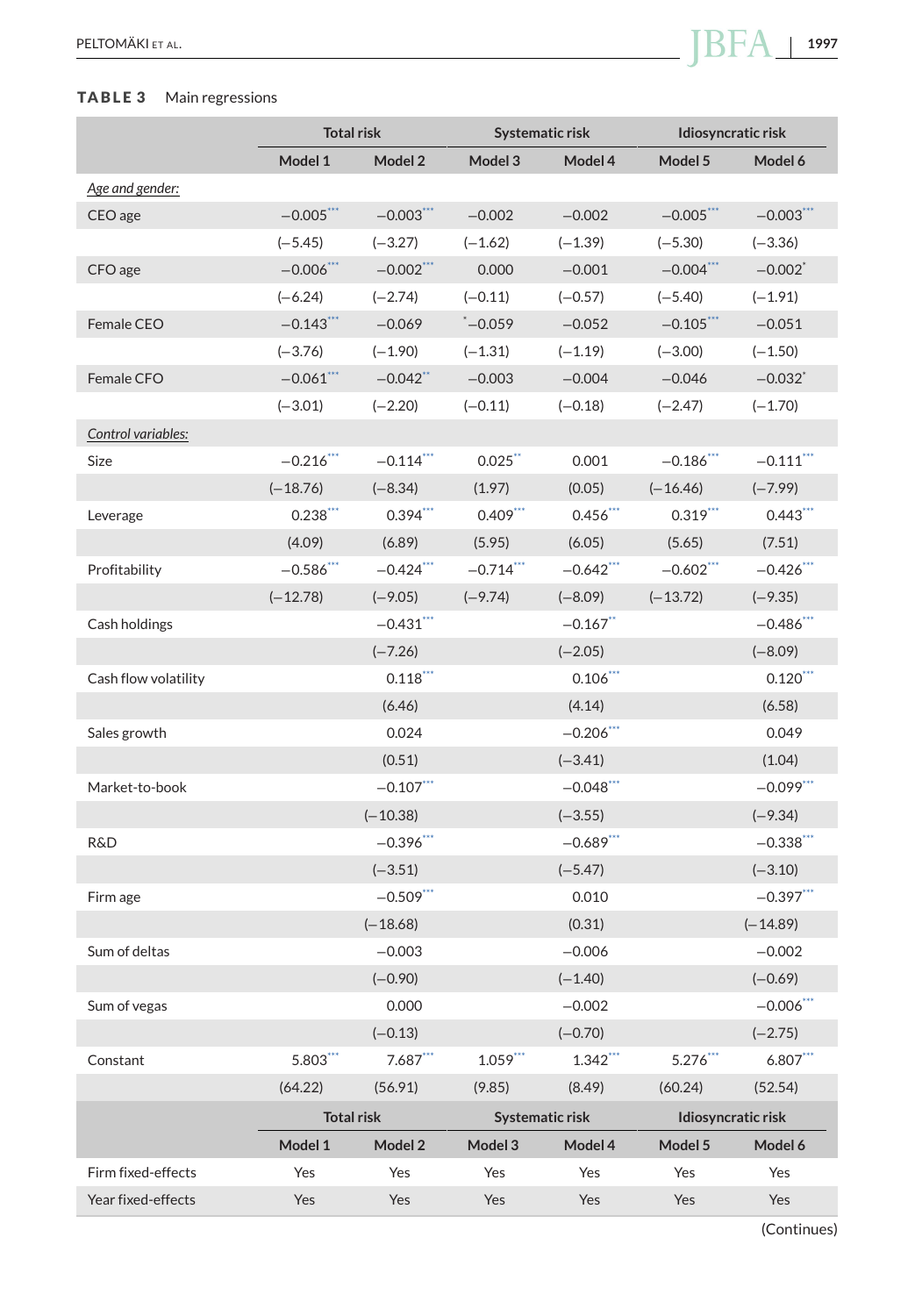#### <span id="page-11-0"></span>**TABLE 3** (Continued)

|                                       | <b>Total risk</b> |             | Systematic risk |            | Idiosyncratic risk |             |
|---------------------------------------|-------------------|-------------|-----------------|------------|--------------------|-------------|
|                                       | Model 1           | Model 2     | Model 3         | Model 4    | Model 5            | Model 6     |
| No. of observations                   | 15.692            | 13.691      | 15.692          | 13.691     | 15.692             | 13,691      |
| Adjusted $R^2$                        | 0.81              | 0.82        | 0.50            | 0.52       | 0.76               | 0.77        |
| Adjusted $R^2$ excl.<br>fixed-effects | 0.11              | 0.22        | 0.03            | 0.05       | 0.09               | 0.17        |
| F-stat.                               | 118.99***         | $116.21***$ | $25.45***$      | $16.18***$ | $105.37***$        | $95.54$ *** |

*Note*: The table reports the estimates of six alternative versions of equation [\(1\)](#page-5-0). The dependent variables are defined as follows: *Total risk* is measured as the annualized standard deviation of daily stock returns, *Systematic risk* is the beta coefficient estimated against daily excess returns on the CRSP value-weighted market portfolio, and *Idiosyncratic risk* is the annualized standard deviation of the residuals from the beta regression. The test variables of interest are defined as follows: *CEO age* and *CFO age* denote the ages of the corresponding executives, *Female CEO* equals 1 if the firm's CEO is a female, and *Female CFO* is assigned if the firm has a female CFO. The control variables are defined as follows: *Size* is measured as the logarithm of the firm's total assets, *Leverage* is the logarithm of one plus the ratio of the long-term debt-to-market value of equity, *Profitability* is measured as the ROA, *Cash holdings*is the logarithm of one plus cash holdings scaled by total assets, *Cash flow volatility* is the logarithm of the coefficient of variation of cash flows from operations over the preceding 5 years, *Growth* is the transformed logarithm of the 3-year growth rate of sales, *Market-to-book* is the logarithm of the market value of equity scaled by the book value of equity, *R&D* is the logarithm of one plus R&D expenditures scaled by sales, *Firm age* is the logarithm of the age of the firm, *Sum of deltas* is the logarithm of one plus the sum of sensitivities of CEO and CFO wealth to changes in stock price, and *Vega* is the logarithm of the sum of sensitivities of CEO and CFO wealth to changes in stock return volatility. The risk measures and the control variables are winsorized at the 1<sup>st</sup> and 99<sup>th</sup> percentiles. The *t*-statistics (in parentheses) are based on robust standard errors, which are adjusted for heteroskedasticity and are clustered by firm.

\*\*\*, \*\*, and \* denote significance at the 0.01, 0.05, and 0.10 levels, respectively.

3.5%.<sup>15</sup> Moreover, the coefficients for *CFO age* are also negative and significant in the regressions with *Total risk* and *Idiosyncratic risk* as the dependent variables and indicate that a standard deviation increase in *CFO age* would decrease volatility and idiosyncratic risk by about 1.3% to 3.9%.<sup>16</sup> Thus, consistent with the hypothesis that older CEOs and CFOs are more risk-averse, our regressions indicate that firms led by older top executives are less risky after controlling for various firm-specific attributes, financial and investment policies, and managerial risk-taking incentives. This suggests that age-based differences in executives' risk tolerance are reflected in firm-level risk. However, albeit being negative, the coefficients for *CEO age* and *CFO age* are statistically insignificant in the two regressions with *Systematic risk* as the dependent variable.

Turning to gender effects in Table [3,](#page-10-0) the coefficient estimates for *Female CEO* are negative and statistically significant in models 1, 2, and 5, and the coefficients for *Female CFO* are consistently negative and significant throughout the alternative regressions with *Total risk* and *Idiosyncratic risk* as the dependent variables. Thus, the regression results provide considerable evidence to suggest that female-led firms are less risky. The coefficient estimates of model 2 suggest that a female CEO would decrease the firm's total risk by about 7%, while firms with female CFOs are associated with about a 4% decrease in stock return volatility and over 3% decrease in idiosyncratic risk. The observed negative association of female executives with market-based measures of firm risk is consistent with the hypothesis that female executives are more risk-averse as well as with the prior empirical evidence with respect to the effects of female CEOs on corporate financial and investment policy decisions (Elsaid & Ursel, [2011;](#page-25-0) Faccio et al., [2016;](#page-25-0) Palvia et al., [2015\)](#page-26-0). Similar to the coefficients for *CEO age* and *CFO age*, the coefficient estimates for *Female CEO* and *Female CFO*

<sup>15</sup> Models 1 and 5 suggest that that a one standard deviation increase in *CEO age* would decrease *Total risk* and *Idiosyncratic risk* by 3.5% (−0.005 × 6.98 = −0.035), while models 2 and 6 suggest a decrease of 2.1% (−0.003 × 6.98 = −0.021)

<sup>16</sup> The estimates of models 1 and 2 suggest that that a one standard deviation increase in *CFO age* decreases *Total risk* by 3.9% (−0.006 × 6.52 = −0.039) and 1.3% (−0.002 × 6.52 = −0.013), respectively. Models 5 and 6 indicate that a one standard deviation increase in *CFO age* decreases *Idiosyncratic risk* by 2.6%  $(-0.004 \times 6.52 = -0.026)$  and  $1.3\%$  (-0.002  $\times$  6.52 = -0.013), respectively.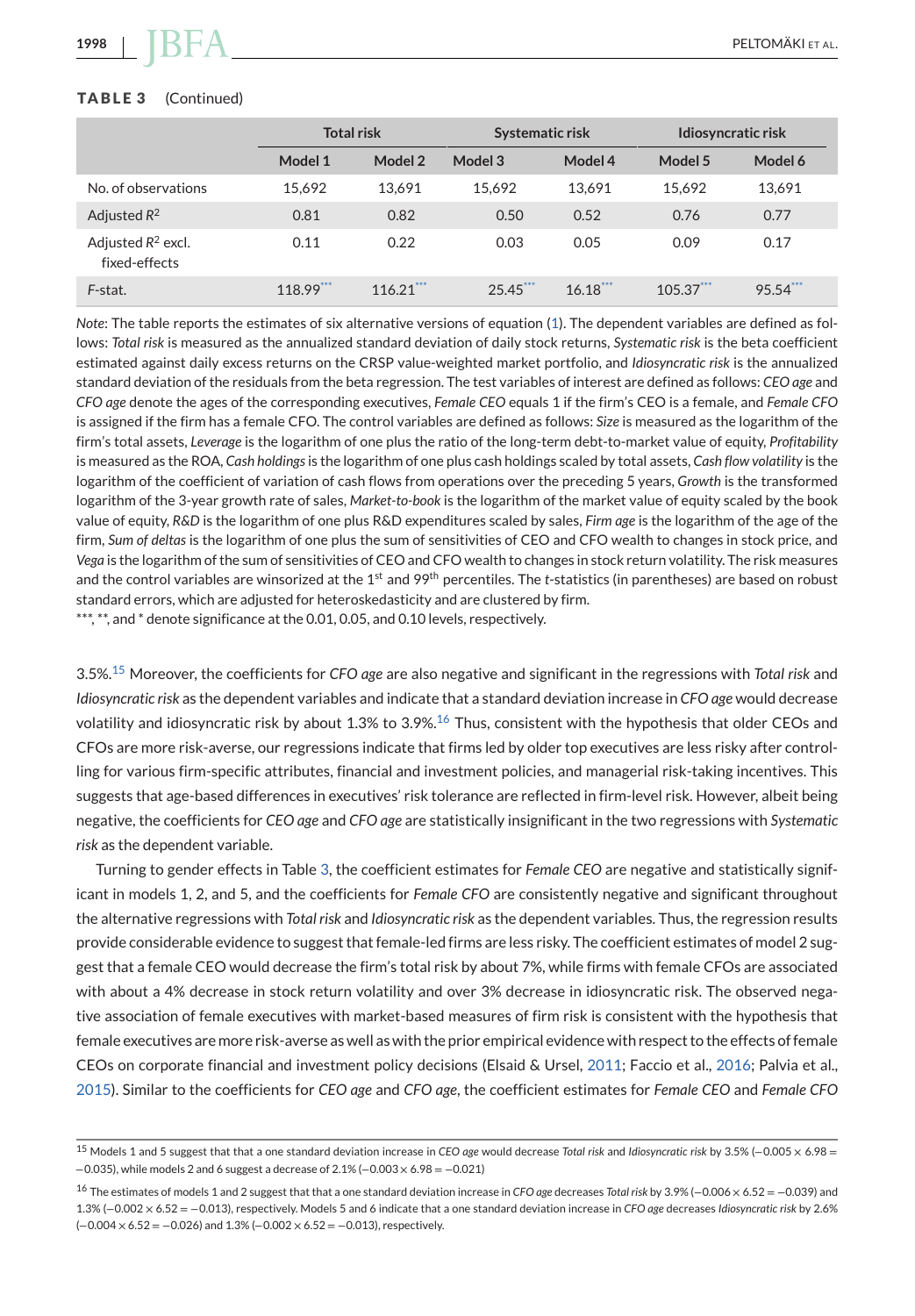<span id="page-12-0"></span>are statistically insignificant in the regressions with *Systematic risk* as the dependent variable (models 3 and 4). Thus, we can conclude from Table [3](#page-10-0) that executive age and gender do not have any direct incremental effect on systematic risk. Given that systematic risk measures the sensitivity of the firm to aggregate market fluctuations and economywide developments, it is inherently less likely to be influenced by managerial idiosyncrasies than the firm's total and idiosyncratic risks. As already documented in the early studies by Beaver et al. [\(1970\)](#page-24-0) and Bowman [\(1979\)](#page-25-0), the level of systematic risk is directly related to variables such as financial leverage, earnings volatility, growth, and firm size. Thus, although CEO and CFO age and gender may indirectly influence systematic risk through corporate policy choices, this effect may be fully captured by the covariates included in our regressions.

The coefficient estimates for most of the control variables in Table [3](#page-10-0) are highly significant throughout the alternative model specifications, demonstrating the importance of these variables as determinants of *Total risk*, *Systematic risk*, and *Idiosyncratic risk*. The regressions indicate that the market-based firm risk measures are negatively associated with *Size*, *Profitability*, *Cash holdings*, *Market-to-book*, *R&D*, and *Firm age* while being positively related to *Leverage* and *Cash flow volatility*.

Overall, the regression results presented in Table [3](#page-10-0) demonstrate that the age and gender of the firm's top executives are important factors for explaining the cross-sectional differences in stock return volatility and idiosyncratic risk even after controlling for differences in corporate policy choices and managerial risk-taking incentives that, in turn, are also influenced by executive age and gender (see e.g., Baixauli-Soler et al., [2015;](#page-24-0) Elsaid & Ursel, [2011;](#page-25-0) Faccio et al., [2016;](#page-25-0) Palvia et al., [2015;](#page-26-0) Serfling, [2014\)](#page-27-0). Specifically, our results provide strong evidence that firms led by older CEOs and CFOs are less risky. These findings complement the empirical evidence recently reported in Serfling [\(2014\)](#page-27-0) with respect to CEO age and extend his work by showing that CFO age has a nontrivial impact on firm risk over and above the influence of CEO age. Therefore, our empirical findings provide further support for the hypothesis that older executives are more risk-averse and may constrain risk-taking by their firms. Our panel regressions further indicate that female-led firms are associated with lower total and idiosyncratic risks, and thereby support the hypothesis that female leadership leads to less risky firms. These results contribute to the literature by demonstrating that female CEOs and CFOs have a direct negative effect on market-based measures of firm risk in addition to the indirect influence they may have through financial and investment policy choices.

# **3.3 Endogeneity**

Potential endogeneity and reverse causality are always a concern in an empirical analysis such as ours. It is possible that certain firm characteristics or shareholder preferences simultaneously affect firm risk and the appointment of top executives of a certain age or gender. Moreover, executives may self-select into firms with specific risk characteristics based on their personal risk preferences and level of risk tolerance. In our main regressions, we attempt to alleviate endogeneity concerns related to omitted variables and reverse causality by using firm fixed-effects and by lagging all the independent variables by 1 year. In the following, we further mitigate endogeneity concerns by conducting two additional tests.

First, we utilize two-stage instrumental variable (IV) regressions to examine the effects of executive age and gender on firm risk. Following Serfling [\(2014\)](#page-27-0) and Cline and Yore [\(2016\)](#page-25-0), we use the logarithm of the consumer price index (CPI) in the birth year of the executive (*CPI at birth*) as the instrumental variable for *CEO age* and *CFO age*. As argued by Serfling [\(2014\)](#page-27-0) and Cline and Yore [\(2016\)](#page-25-0), *CPI at birth* should be highly correlated with executive age while being uncorrelated with the current riskiness of individual firms. Our instrument of choice for *Female CEO* and *Female CFO* is the level of the gender equality index constructed by Di Noia [\(2002\)](#page-25-0) in the firm's headquarter state (*Gender equality index*). Gender status equality is likely to be positively related to the appointment of female executives and should arguably not have any conceptual relation to the riskiness of individual firms. A state-level gender equality index has previously been used as an instrument for female executives, for example, in Huang and Kisgen [\(2013\)](#page-26-0) and Palvia et al. [\(2015,](#page-26-0) [2020\)](#page-26-0).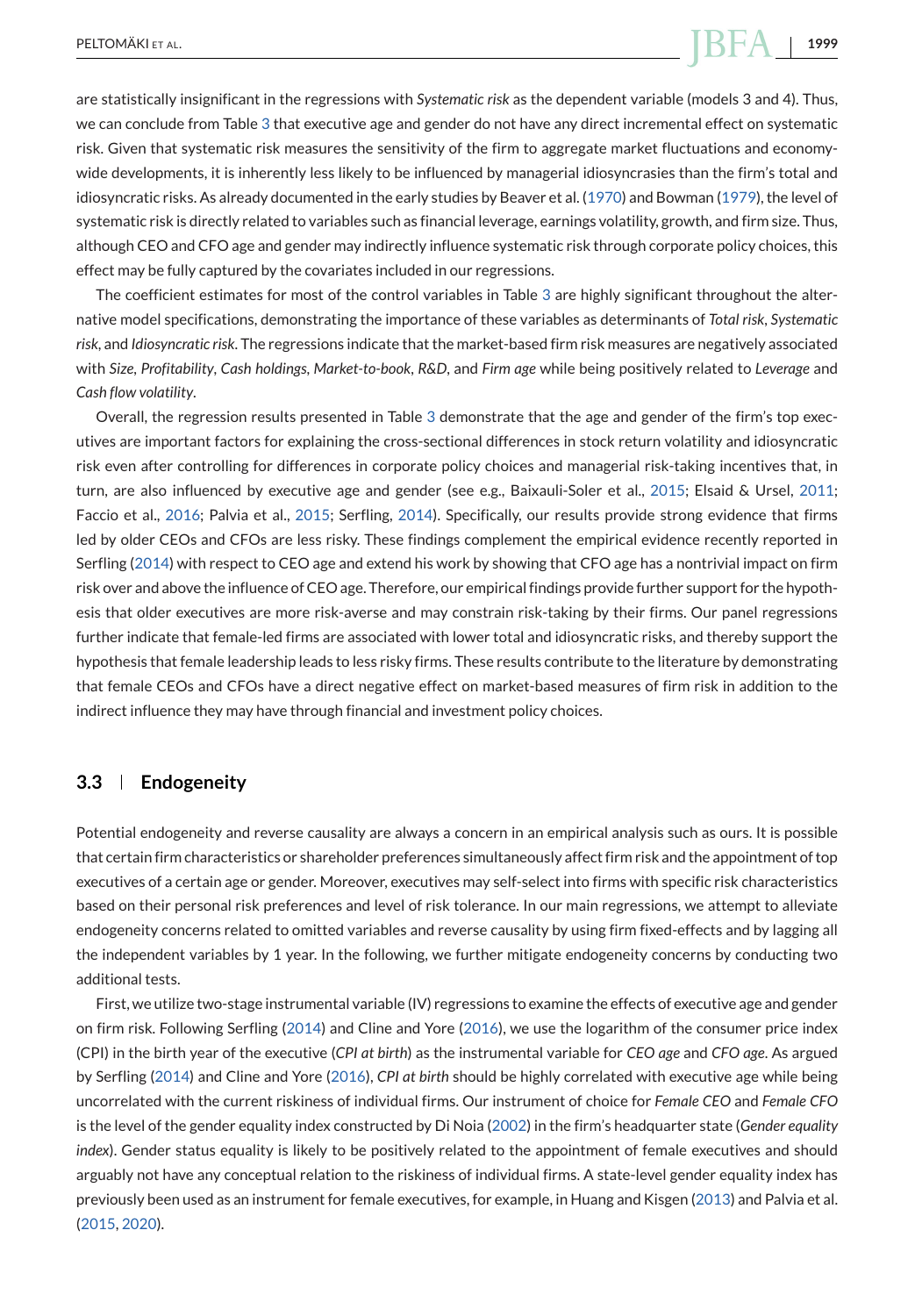Panel A of Table [4](#page-14-0) presents the coefficient estimates of the two-stage instrumental variable regressions for CEO age and gender. The first-stage regressions indicate that *CPI at birth* is significantly negatively associated with *CEO age*, and the high partial *R*2s and partial *F*-statistics indicate that *CPI at birth* is a strong instrument. Moreover, the coefficient for *Gender equality index* in the first-stage regression is positive and highly significant, indicating that statelevel gender equality is positively associated with the appointment of female CEOs. Even though the partial *F*-statistic of the first-stage female CEO regression is relatively low, it exceeds the critical value of 4.58 suggested by Stock et al. [\(2002\)](#page-27-0) and Stock and Yogo [\(2005\)](#page-27-0). $17$ 

The second-stage regressions with the instrumented CEO age and gender variables are broadly consistent with our main regression results in Table [3.](#page-10-0) The coefficients for the instrumented *CEO age* and *Female CEO* are negative and highly significant in the regressions with *Total risk* and *Idiosyncratic risk* as the dependent variables, while also being negative and significant at the 10% level in the regressions with *Systematic risk* as the dependent variable. Nevertheless, it can be noted from the second-stage estimates that the coefficients on the instrumented *Female CEO* are unreasonably large in comparison to the coefficients in Table [3,](#page-10-0) suggesting that the estimated magnitude of the effect is presumably larger than the true effect. As noted by W. Jiang [\(2017\)](#page-26-0), this may indicate a violation of the exclusion criteria for the instrument used. Given the potential violation of the exclusion criteria and the lack of a more appropriate instrument, our IV estimates with respect to CEO gender should be interpreted cautiously.<sup>18</sup>

The instrumental variable regressions for CFO age and gender are reported in panel B of Table [4.](#page-14-0) Similar to panel A, the first-stage regressions indicate that *CPI at birth* is negatively associated with *CFO age*, and *Gender equality index* is strongly positively associated with *Female CFO*. Again, the partial *F*-statistics are well above the critical value suggested by Stock et al. [\(2002\)](#page-27-0) and Stock and Yogo [\(2005\)](#page-27-0). Consistent with our main regressions in Table [3,](#page-10-0) the coefficient estimates for the instrumented *Female CFO* are negative and significant at the 5% level in the second-stage regressions with *Total risk* and *Idiosyncratic risk* as the dependent variables. This suggests that firms with female CFOs are less risky even after addressing potential biases related to endogeneity. It can be further noted from panel B that the coefficient estimate for the instrumented *CFO age* is negative and statistically significant in the second-stage regression with *Idiosyncratic risk* as the dependent variable while being insignificant in the *Total risk* and *Systematic risk* regressions. Overall, the instrumental variable regressions alleviate endogeneity concerns to some extent and provide additional evidence to suggest that the age and gender of the top executives influence market-based measures of firm risk.

Our second approach for alleviating endogeneity concerns is propensity score matching. Pairwise correlations as well as the first-stage estimates for the control variables in our IV regressions indicate that firms led by younger CEOs and CFOs are very different from the ones led by older executives and that female-led firms differ from the male-led firms at least in terms of leverage, cash holdings, firm age, and executive compensation incentives. Using propensity score matching, we build several matched-firm samples in which firms led by young executives are matched with essentially identical firms led by older executives, and female-led firms are matched with similar male-led firms. We use the firm-specific control variables together with industry and year dummies to estimate propensity scores in order to identify firms with older executives that are statistically as similar as possible to the firms with young executives.<sup>19</sup> Similarly, we use propensity score matching to identify male-led firms that are indistinguishable from the female-led firms in terms of the control variables. We utilize a one-to-one nearest neighbor matching and require that the maximum difference between the propensity score of each treatment firm and that of its matched control firm does not exceed 0.1 standard deviations. Given that the only observable differences between the propensity score-matched samples are the age and gender of the CEOs and CFOs, we should not observe any differences in *Total risk*, *Systematic risk*, and

<sup>17</sup> The critical values for weak instrument tests developed in Stock et al. [\(2002\)](#page-27-0) and Stock and Yogo [\(2005\)](#page-27-0) are provided in table [2](#page-9-0) of Stock and Yogo [\(2005\)](#page-27-0). The critical value for the first-stage *F*-statistic in a two-stage instrumental variable (IV) model with two endogenous regressors and two instrumental variables is 4.58.

<sup>&</sup>lt;sup>18</sup> Similar to our IV estimates, the coefficients on the instrumented female executive variables reported in Huang and Kisgen [\(2013\)](#page-26-0) and Palvia et al. [\(2015\)](#page-26-0) are also unreasonably large relative to their main estimates, suggesting that state-level gender equality is not a particularly good instrument. Given that gender is a dichotomous variable and the occurrence of female executives is very low, it is challenging to find a suitable instrument for the female executive dummies.

 $19$  The industry dummies are based on the Fama and French 12 industry classification.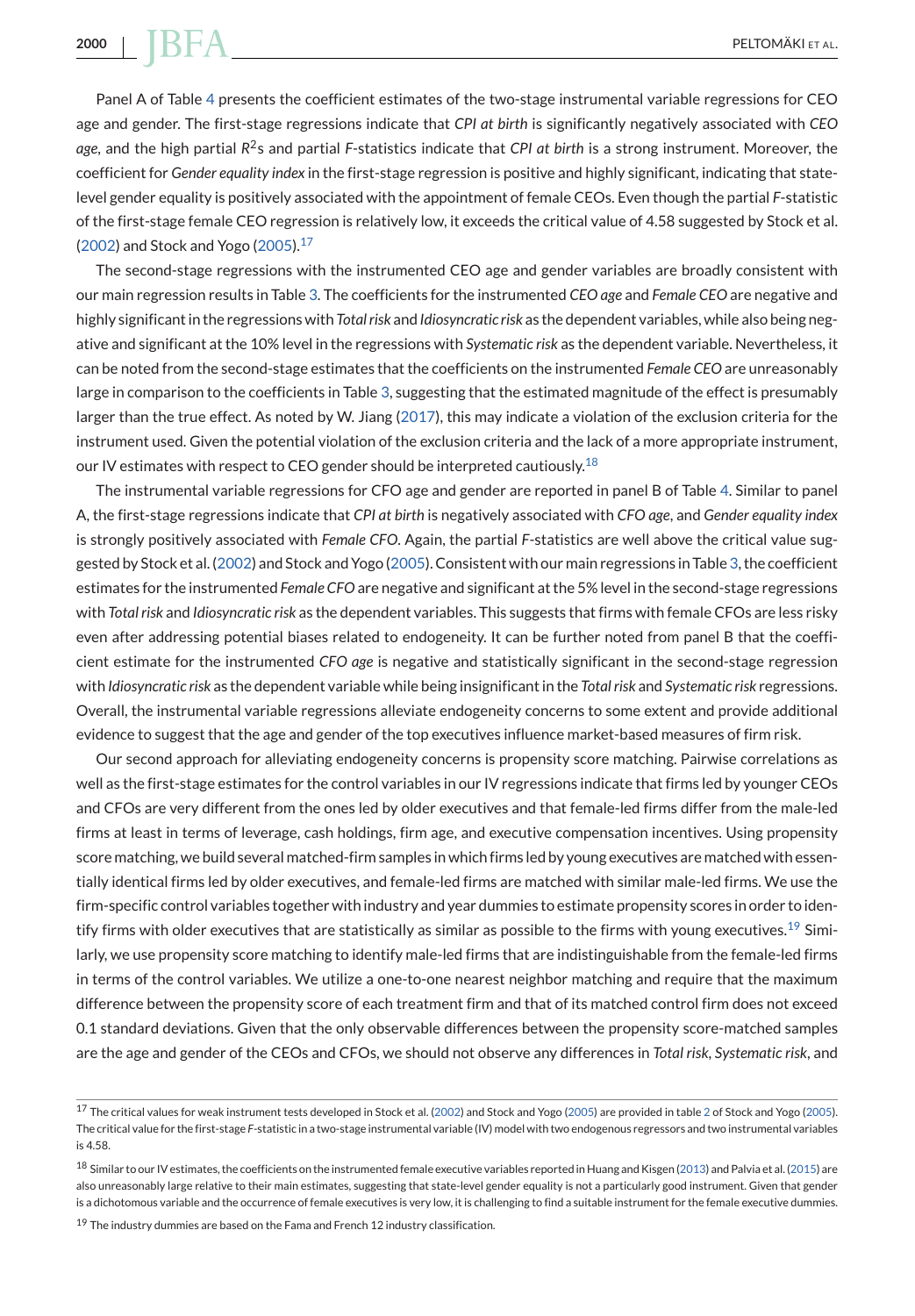#### <span id="page-14-0"></span>**TABLE 4** Instrumental variable regressions

# **Panel A: CEO age and gender**

|                                   |              | <b>First-stage regressions</b> | Second-stage regressions |                          |                            |
|-----------------------------------|--------------|--------------------------------|--------------------------|--------------------------|----------------------------|
|                                   |              |                                | <b>Total risk</b>        | Systematic risk          | Idiosyncratic risk         |
| Variable                          | CEO age      | <b>Female CEO</b>              | Model 1                  | Model 3                  | Model 5                    |
| Instrumental variables:           |              |                                |                          |                          |                            |
| CPI at birth                      | $-1.216$ *** | $0.001***$                     |                          |                          |                            |
|                                   | $(-36.38)$   | (5.99)                         |                          |                          |                            |
| Gender equality index             | 0.000        | $0.001***$                     |                          |                          |                            |
|                                   | $(-0.06)$    | (2.87)                         |                          |                          |                            |
| Age and gender:                   |              |                                |                          |                          |                            |
| Instrumented CEO age              |              |                                | $-0.003$                 | $-0.003$                 | $-0.003$ $\cdot\cdot\cdot$ |
|                                   |              |                                | $(-3.04)$                | $(-1.94)$                | $(-2.94)$                  |
| Instrumented female<br><b>CEO</b> |              |                                | $-1.507$ **              | $-1.812$ <sup>*</sup>    | $-1.554$ **                |
|                                   |              |                                | $(-2.06)$                | $(-1.67)$                | $(-1.99)$                  |
| Control variables                 | Yes          | Yes                            | Yes                      | Yes                      | Yes                        |
| Industry fixed-effects            | Yes          | Yes                            | Yes                      | Yes                      | Yes                        |
| Period fixed-effects              | Yes          | Yes                            | Yes                      | Yes                      | Yes                        |
| No. of observations               | 13,050       | 13,050                         | 13,050                   | 13,050                   | 13,050                     |
| Shea's partial $R^2$              | 0.269        | 0.001                          |                          |                          |                            |
| Partial F-stat.                   | 665.26***    | $19.52$ ***                    |                          |                          |                            |
| Adjusted $R^2$                    | 0.84         | 0.02                           |                          |                          |                            |
| F-stat./ $\chi^2$                 | 397.30***    | $7.77***$                      | 12,138.38***             | 3191.34***               | 10,545.65***               |
| Panel B: CFO age and gender       |              |                                |                          |                          |                            |
|                                   |              | <b>First-stage regressions</b> |                          | Second-stage regressions |                            |
|                                   |              |                                | <b>Total risk</b>        | Systematic risk          | Idiosyncratic risk         |
| Variable                          | CFO age      | <b>Female CFO</b>              | Model 1                  | Model 3                  | Model 5                    |
| Instrumental variables:           |              |                                |                          |                          |                            |
| CPI at birth                      | $-0.789$ *** | $0.001$ **                     |                          |                          |                            |
|                                   | $(-38.05)$   | (2.06)                         |                          |                          |                            |
| Gender equality index             | $-0.022***$  | $0.003***$                     |                          |                          |                            |
|                                   | $(-3.27)$    | (6.87)                         |                          |                          |                            |
| Age and gender:                   |              |                                |                          |                          |                            |
| Intrumented CFO age               |              |                                | $-0.001$                 | 0.001                    | $-0.001$ <sup>*</sup>      |
|                                   |              |                                | $(-1.23)$                | (0.80)                   | $(-1.91)$                  |
| Intrumented female CFO            |              |                                | $-0.390$ **              | $-0.292$                 | $-0.426$ **                |
|                                   |              |                                | $(-2.54)$                | $(-1.14)$                | $(-2.53)$                  |

(Continues)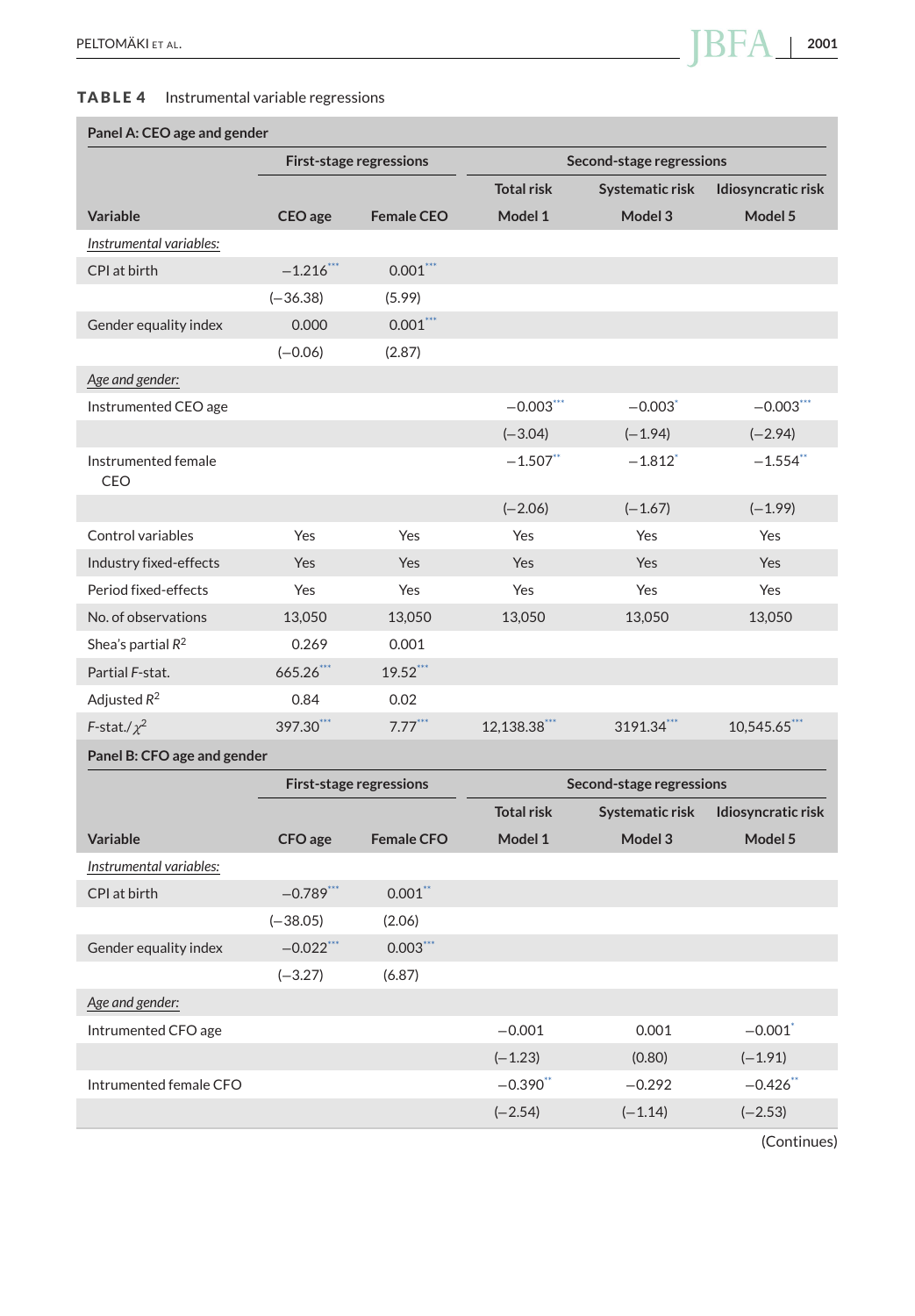#### <span id="page-15-0"></span>**TABLE 4** (Continued)

|                        |            | <b>First-stage regressions</b> | Second-stage regressions |                 |                    |  |
|------------------------|------------|--------------------------------|--------------------------|-----------------|--------------------|--|
|                        |            |                                | <b>Total risk</b>        | Systematic risk | Idiosyncratic risk |  |
| Variable               | CFO age    | <b>Female CFO</b>              | Model 1                  | Model 3         | Model 5            |  |
| Control variables      | Yes        | Yes                            | Yes                      | Yes             | Yes                |  |
| Industry fixed-effects | <b>Yes</b> | <b>Yes</b>                     | <b>Yes</b>               | <b>Yes</b>      | <b>Yes</b>         |  |
| Period fixed-effects   | Yes        | Yes                            | Yes                      | Yes             | <b>Yes</b>         |  |
| No. of observations    | 12,884     | 12.884                         | 12.884                   | 12,884          | 12,884             |  |
| Shea's partial $R^2$   | 0.586      | 0.003                          |                          |                 |                    |  |
| Partial F-stat.        | 733.76***  | $26.70***$                     |                          |                 |                    |  |
| Adjusted $R^2$         | 0.69       | 0.02                           |                          |                 |                    |  |
| F-stat./ $\chi^2$      | 200.42***  | $10.11***$                     | 20,819.93***             | 4350.29***      | 17.335.23          |  |

*Note*: The table reports the estimates of two-stage instrumental variable regressions. The instrumental variables in the firststage regressions are the logarithm of the consumer price index (CPI) in the birth year of the executive (*CPI at birth*) and gender equality index in the firm's headquarter state (*Gender equality index*). In the second-stage regressions, *Total risk*, *Systematic risk*, and *Idiosyncratic risk* are regressed on the fitted values of the executive age and gender variables from the first-stage regressions and the control variables. The dependent variables are defined as follows: *Total risk* is the logarithm of the annualized standard deviation of daily stock returns, *Systematic risk* is the beta coefficient estimated against daily excess returns on the CRSP value-weighted market portfolio, and *Idiosyncratic risk* is the annualized standard deviation of the residuals from the beta regression. The test variables of interest are defined as follows: *CEO age* and *CFO age* denote the ages of the corresponding executives, *Female CEO* equals 1 if the firm's CEO is a female, and *Female CFO* is assigned if the firm has a female CFO. The control variables are defined as follows: *Size* is measured as the logarithm of the firm's total assets, *Leverage* is the logarithm of one plus the ratio of the long-term debt-to-market value of equity, *Profitability* is measured as the ROA, *Cash holdings* is the logarithm of one plus cash holdings scaled by total assets, *Cash flow volatility* is the logarithm of the coefficient of variation of cash flows from operations over the preceding 5 years, *Growth* is the transformed logarithm of the 3-year growth rate of sales, *Market-to-book* is the logarithm of the market value of equity scaled by the book value of equity, *R&D* is the logarithm of one plus R&D expenditures scaled by sales, *Firm age* is the logarithm of the age of the firm, *Delta* is the logarithm of one plus the sensitivity of executive wealth to changes in stock price, and *Vega* is the logarithm of the sensitivity of executive wealth to changes in stock return volatility. The risk measures and the control variables are winsorized at the 1<sup>st</sup> and 99<sup>th</sup> percentiles. The *t*-statistics (in parentheses) are based on robust standard errors, which are adjusted for heteroscedasticity. \*\*\*, \*\*, and \* denote significance at the 0.01, 0.05, and 0.10 levels, respectively.

*Idiosyncratic risk* unless firm-level riskiness is affected by the age and/or the gender of the firm's top executives. Thus, propensity score matching should correct for any endogenous selection on observed variables.

Table [5](#page-16-0) reports the results of alternative versions of equation [\(1\)](#page-5-0) based on the propensity score-matched samples. In panel A of Table [5,](#page-16-0) we match firms led by young top executives with firms led by older executives. The matching diagnostics in panel A indicate that the matched control firms are essentially identical to the treatment firms in terms of observable firm characteristics. When the probit models underlying the propensity score matching are re-estimated using the matched samples, the coefficients for the control variables appear statistically insignificant and the insignificant post-matching Likelihood Ratio (LR) chi-square statistics suggest that all of the coefficients are simultaneously equal to 0 both in the CEO age and the CFO age matches. This suggests that the propensity score matching effectively removes the observable differences between the firms.

Overall, the results of the regressions in panel A provide further support for the hypothesis that older executives reduce firm risk. Consistent with our main regressions in Table [3,](#page-10-0) the coefficient estimates for *CEO age* and *CFO age* are negative and highly significant in the regressions with *Total risk* and *Idiosyncratic risk* as the dependent variables, and the coefficient for *CEO age* is negative and significant at the 10% level also in the regression with *Systematic risk* as the dependent variable. The coefficients for *Female CEO* and *Female CFO* appear statistically insignificant in the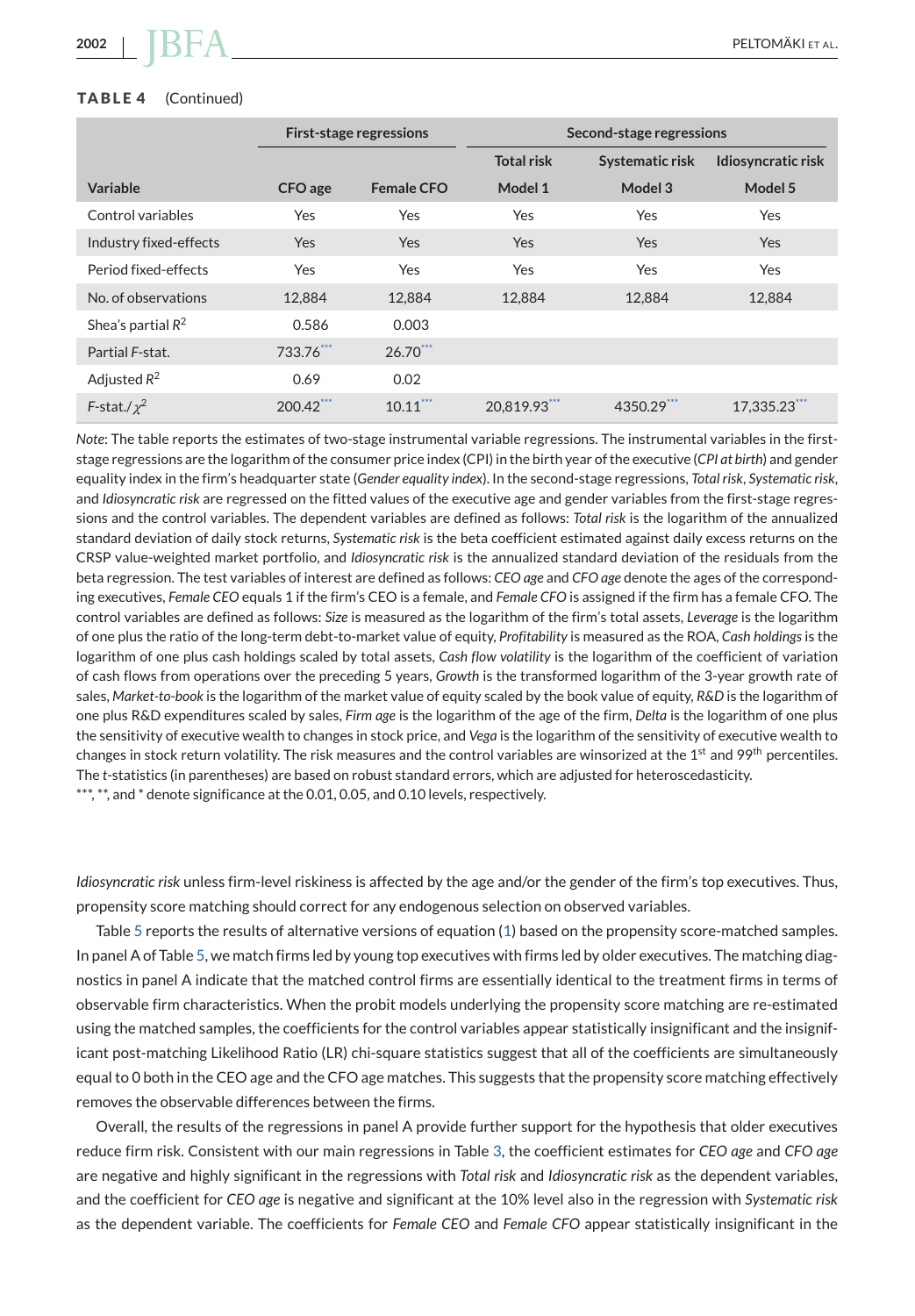# <span id="page-16-0"></span>**TABLE 5** Regressions with propensity score-matched samples

## **Panel A: Executive age**

|                                | <b>Total risk</b> |                   |            | Systematic risk | Idiosyncratic risk |              |
|--------------------------------|-------------------|-------------------|------------|-----------------|--------------------|--------------|
|                                | Model 1           | Model 2           | Model 3    | Model 4         | Model 5            | Model 6      |
| Age and gender:                |                   |                   |            |                 |                    |              |
| CEO age                        | $-0.003***$       |                   | $-0.002$   |                 | $-0.003$ ***       |              |
|                                | $(-4.29)$         |                   | $(-1.94)$  |                 | $(-4.19)$          |              |
| CFO age                        |                   | $-0.001$          |            | 0.001           |                    | $-0.002$ *** |
|                                |                   | $(-2.12)$         |            | (0.53)          |                    | $(-2.67)$    |
| Female CEO                     | $-0.007$          |                   | $-0.104$   |                 | 0.026              |              |
|                                | $(-0.25)$         |                   | $(-2.13)$  |                 | (0.80)             |              |
| Female CFO                     |                   | $-0.003$          |            | $-0.015$        |                    | 0.005        |
|                                |                   | $(-0.16)$         |            | $(-0.56)$       |                    | (0.30)       |
| Control variables              | Yes               | Yes               | Yes        | Yes             | Yes                | Yes          |
| Industry fixed-effects         | Yes               | Yes               | Yes        | Yes             | Yes                | Yes          |
| Period fixed-effects           | Yes               | Yes               | <b>Yes</b> | <b>Yes</b>      | Yes                | Yes          |
| No. of observations            | 2694              | 3239              | 2694       | 3239            | 2694               | 3239         |
| Adjusted $R^2$                 | 0.62              | 0.67              | 0.22       | 0.29            | 0.57               | 0.61         |
| F-stat.                        | $140.17$ ***      | 191.82***         | $20.12***$ | $36.97***$      | 116.88***          | 153.08***    |
| PSM diagnostics:               | CEO age           | CFO age           |            |                 |                    |              |
| Pre-matching pseudo $R^2$      | 0.07              | 0.05              |            |                 |                    |              |
| Pre-matching LR<br>chi-square  | 882.00***         | 675.78            |            |                 |                    |              |
| Post-matching pseudo $R^2$     | 0.01              | 0.01              |            |                 |                    |              |
| Post-matching LR<br>chi-square | 38.75             | 29.34             |            |                 |                    |              |
| Mean difference                | 0.000             | 0.000             |            |                 |                    |              |
| Max difference                 | 0.006             | 0.004             |            |                 |                    |              |
| Mean percentage<br>difference  | 0.015             | 0.010             |            |                 |                    |              |
| Max percentage difference      | 1.117             | 0.894             |            |                 |                    |              |
| Panel B: Executive gender      |                   |                   |            |                 |                    |              |
|                                |                   | <b>Total risk</b> |            | Systematic risk | Idiosyncratic risk |              |
|                                | Model 1           | Model 2           | Model 3    | Model 4         | Model 5            | Model 6      |
| Age and gender:                |                   |                   |            |                 |                    |              |

| CEO age | $-0.002$ <sup>*</sup> |              | 0.000     |        | $-0.003$  |              |
|---------|-----------------------|--------------|-----------|--------|-----------|--------------|
|         | $(-1.76)$             |              | $(-0.21)$ |        | $(-1.94)$ |              |
| CFO age |                       | $-0.003$ *** |           | 0.002  |           | $-0.003$ *** |
|         |                       | $(-2.87)$    |           | (0.98) |           | $(-3.19)$    |
|         |                       |              |           |        |           |              |

(Continues)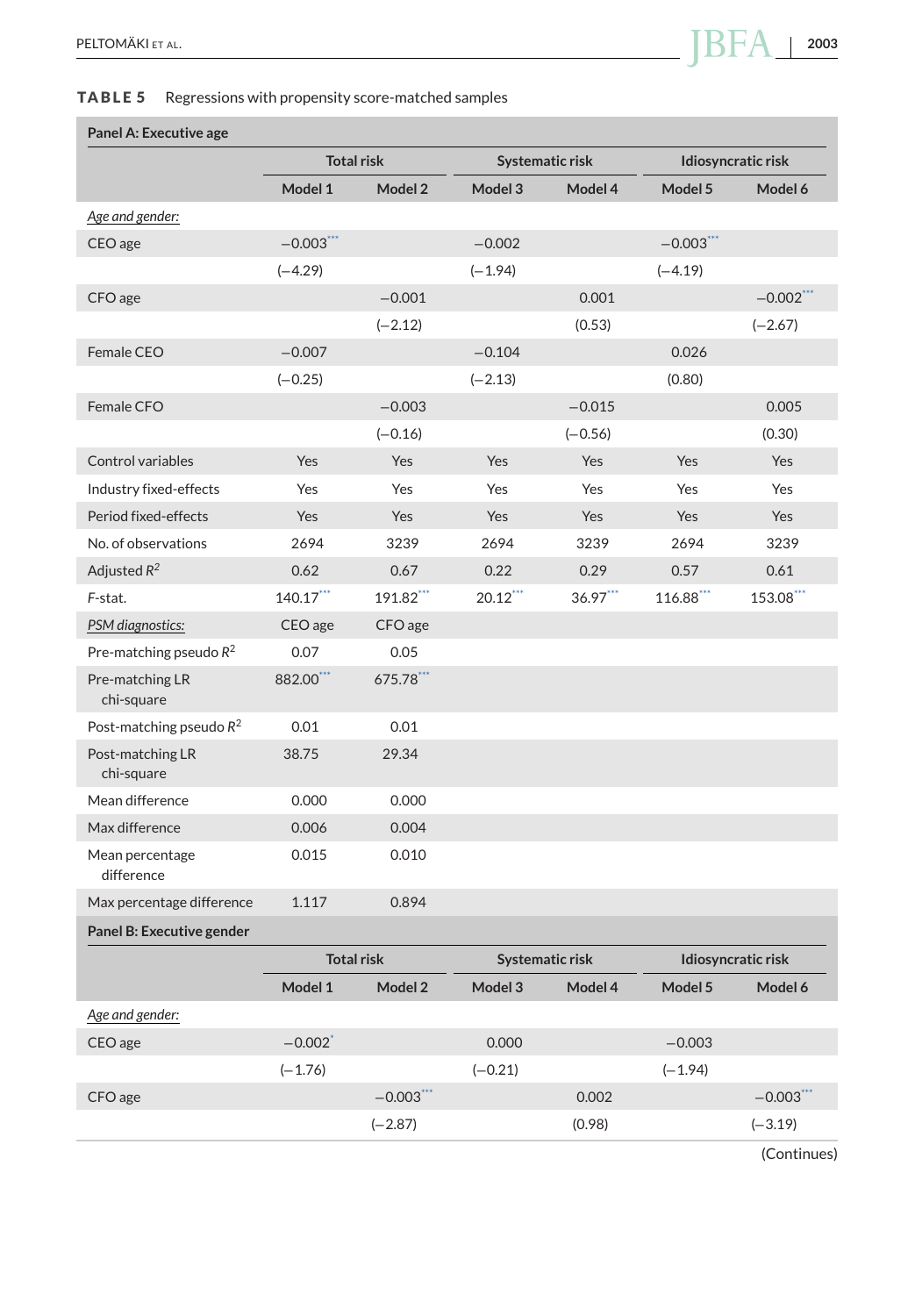#### <span id="page-17-0"></span>**TABLE 5** (Continued)

|                             |                       | <b>Total risk</b> | Systematic risk |           | Idiosyncratic risk |           |
|-----------------------------|-----------------------|-------------------|-----------------|-----------|--------------------|-----------|
|                             | Model 1               | Model 2           | Model 3         | Model 4   | Model 5            | Model 6   |
| Female CEO                  | $-0.029$ <sup>*</sup> |                   | $-0.101***$     |           | $-0.011$           |           |
|                             | $(-1.82)$             |                   | $(-3.47)$       |           | $(-0.61)$          |           |
| Female CFO                  |                       | $-0.007$          |                 | $-0.022$  |                    | $-0.004$  |
|                             |                       | $(-0.73)$         |                 | $(-1.21)$ |                    | $(-0.32)$ |
| Control variables           | Yes                   | Yes               | Yes             | Yes       | Yes                | Yes       |
| Industry fixed-effects      | Yes                   | Yes               | Yes             | Yes       | Yes                | Yes       |
| Period fixed-effects        | Yes                   | Yes               | Yes             | Yes       | Yes                | Yes       |
| No. of observations         | 1164                  | 2722              | 1164            | 2722      | 1164               | 2722      |
| Adjusted $R^2$              | 0.68                  | 0.63              | 0.31            | 0.24      | 0.64               | 0.57      |
| F-stat.                     | $77.14***$            | 150.08***         | $17.46$ ***     | 25.00***  | $64.71***$         | 124.63*** |
| PSM diagnostics:            | CEO gender            | CFO gender        |                 |           |                    |           |
| Pre-matching pseudo $R^2$   | 0.04                  | 0.03              |                 |           |                    |           |
| Pre-matching LR chi-square  | 265.35***             | 352.32***         |                 |           |                    |           |
| Post-matching pseudo $R^2$  | 0.01                  | 0.00              |                 |           |                    |           |
| Post-matching LR chi-square | 16.44                 | 21.69             |                 |           |                    |           |
| Mean difference             | 0.000                 | 0.000             |                 |           |                    |           |
| Max difference              | 0.001                 | 0.002             |                 |           |                    |           |
| Mean percentage difference  | 0.012                 | 0.009             |                 |           |                    |           |
| Max percentage difference   | 0.572                 | 1.289             |                 |           |                    |           |

*Note*: The table reports the estimates of alternative versions of equation [\(1\)](#page-5-0) with propensity score-matched samples. We utilize propensity score matching to build matched-firm samples in which each firm with a (i) young CEO, (ii) young CFO, (iii) female CEO, or (iv) a female CFO is matched with a similar firm with an (i) older CEO, (ii) older CFO, (iii) male CEO, or (iv) a male CFO. The young CEO (CFO) subgroup consists of firms with CEO (CFO) age in the bottom quintile of the sample. The dependent variables in the regressions are defined as follows: *Total risk* is the logarithm of the annualized standard deviation of daily stock returns, *Systematic risk* is the beta coefficient estimated against daily excess returns on the CRSP value-weighted market portfolio, and *Idiosyncratic risk* is the annualized standard deviation of the residuals from the beta regression. The test variables of interest are defined as follows: *CEO age* and *CFO age* denote the ages of the corresponding executives, *Female CEO* equals 1 if the firm's CEO is a female, and *Female CFO* is assigned if the firm has a female CFO. The firm-specific control variables are defined as follows: *Size* is measured as the logarithm of the firm's total assets, *Leverage* is the logarithm of one plus the ratio of the long-term debt-to-market value of equity, *Profitability* is measured as the ROA, *Cash holdings* is the logarithm of one plus cash holdings scaled by total assets, *Cash flow volatility* is the logarithm of the coefficient of variation of cash flows from operations over the preceding 5 years, *Growth* is the transformed logarithm of the 3-year growth rate of sales, *Market-tobook* is the logarithm of the market value of equity scaled by the book value of equity, *R&D* is the logarithm of one plus R&D expenditures scaled by sales, and *Firm age* is the logarithm of the age of the firm. The risk measures and the control variables are winsorized at the 1st and 99th percentiles. The *t*-statistics (in parentheses) are based on robust standard errors, which are adjusted for heteroscedasticity.

\*\*\*, \*\*, and \* denote significance at the 0.01, 0.05, and 0.10 levels, respectively.

matched-firms samples, with the only exception being the significant negative coefficients for *Female CEO* in model 3 with *Systematic risk* as the dependent variable.

In panel B of Table [5,](#page-16-0) we match each firm led by a female CEO with a similar firm led by a male CEO and each firm led by a female CFO with an identical firm led by a male CFO. Again, the matching diagnostics indicate that the matched peer firms are sufficiently similar to the treatment firms. The post-matching LR chi-square statistics of the probit models are insignificant, and thereby indicate that the matching removes the observable differences between the firms.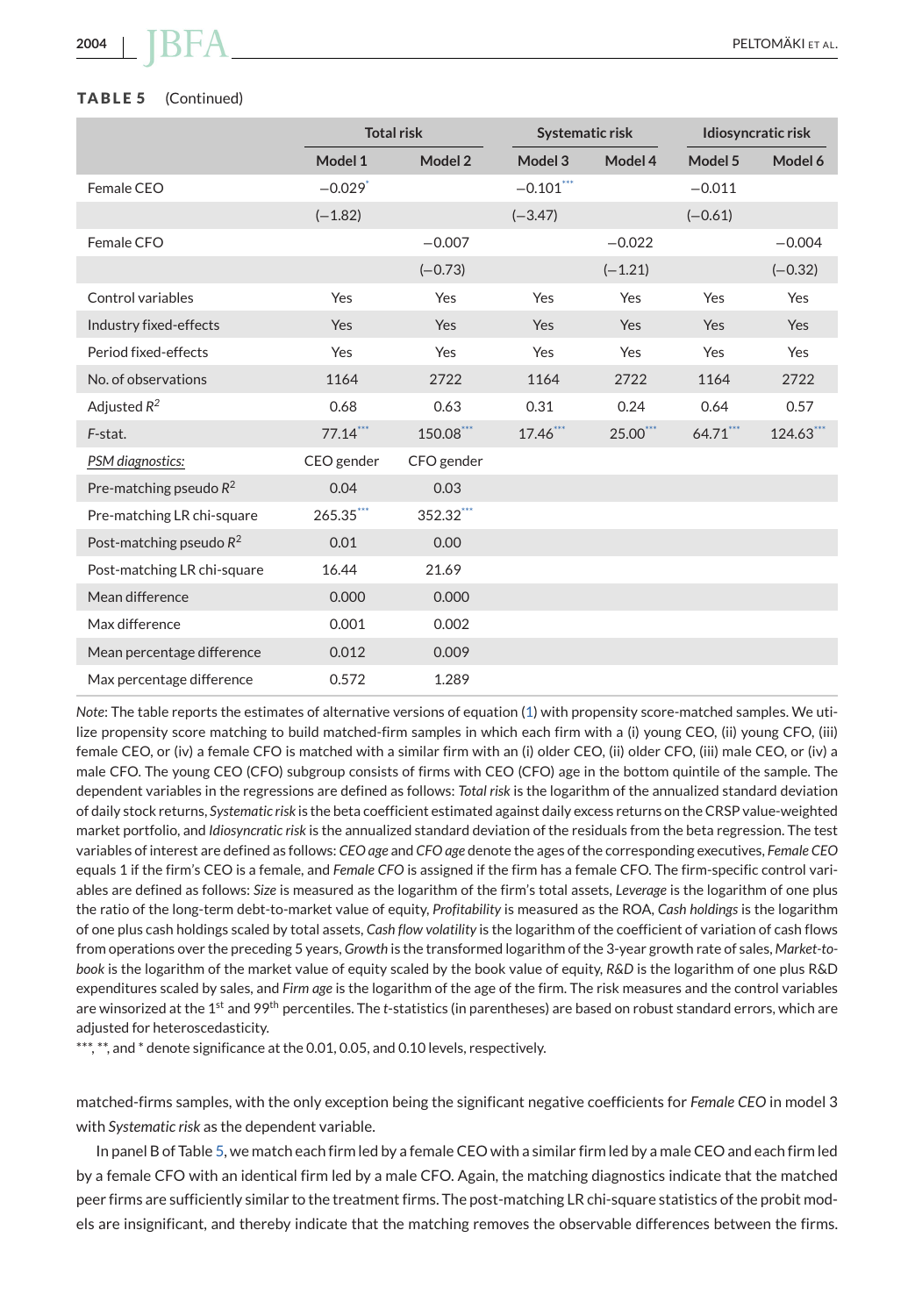<span id="page-18-0"></span>The regressions based on gender-matched samples provide only weak evidence of a negative relationship between female executives and firm risk. Although the coefficients for *Female CEO* and *Female CFO* are negative throughout the different regression specifications, the coefficient estimates for *Female CEO* are statistically significant only in models 1 and 3. These results suggest that firms led by female CEOs are associated with less volatile stock returns and lower levels of systematic risk than essentially identical male-led firms. Consistent with panel A and our main regressions in Table [3,](#page-10-0) the coefficients for *CEO age* and *CFO age* are negative and statistically significant in the regressions with *Total risk* and *Idiosyncratic risk* as the dependent variables. Taken as a whole, the regression based on the propensity score-matched samples in Table [5](#page-16-0) provide strong evidence that firms led by older CEOs and CFOs are less risky even after controlling for any endogenous selection on observed firm characteristics. However, given that the coefficients for female CEOs and CFOs are mostly insignificant in the matched sample regressions, we are unable to fully rule out endogeneity concerns with respect to executive gender.

#### **3.4 Executive age and gender and the firm's policy decisions**

The primary objective of this paper is to examine how executive age and gender relate to market-based measures of firm risk. The market-based firm risk measures reflect perceptions about risks related to the firm's business strategies, financial and investment decisions, and the variability of cash flows. Our empirical findings above indicate that firms led by older executives as well as female executives are less risky after controlling for firm-specific attributes, financial and investment policies, and managerial risk-taking incentives. However, given that market-based risk measures are not managerial choice variables that the top executives, per se, could directly influence, we next aim to investigate the mechanism by which executive age and gender may affect stock return volatility and idiosyncratic risk.

Based on the prior literature, the main channels through which the characteristics and personal preferences of the top executives can influence market-based risk measures are corporate financial and investment policy decisions; more risk-averse executives can reduce firm risk by making more conservative policy choices. With respect to CEO age, the findings of Serfling [\(2014\)](#page-27-0) indicate that firms with older CEOs invest less in R&D, have lower operating leverage, and undertake more diversifying acquisitions, while the results of Elsaid and Ursel [\(2011\)](#page-25-0), Palvia et al. [\(2015\)](#page-26-0) and Faccio et al. [\(2016\)](#page-25-0) suggest that firms led by female CEOs have lower leverage, higher cash holdings, and less volatile cash flows and earnings. Moreover, Xu et al. [\(2019\)](#page-27-0) report that firms with female CFOs hold more cash.

To investigate whether executive age and gender are associated with policies that are proximal to managerial decision-making, we regress *Leverage*, *Cash holdings*, *Cash flow volatility*, and *R&D* on *CEO age*, *CFO age*, *Female CEO*, and *Female CFO*while controlling for other firm characteristics, managerial compensation incentives, and industry and year fixed-effects. The estimates of these policy choice regressions are reported in Table [6.](#page-19-0) As can be noted from the table, the coefficient estimates indicate that *CFO age*, *Female CEO*, and *Female CFO* are negatively associated with *Leverage*. The regression results further demonstrate that firms with younger CFOs and female CFOs have significantly higher cash holdings. Moreover, the estimates in Table [6](#page-19-0) suggest that *CEO age* is negatively and *CFO age* is positively related to *R&D*.

Our main regressions in Table [3](#page-10-0) indicate that executive age and gender influence market-based measures of firm risk after controlling for the effects of financial and investment policy variables that, in turn, are also influenced by executive age and gender. Given concerns related to endogeneity as well as simultaneity in this setting, we next specify and estimate six alternative systems of simultaneous equations with endogenous explanatory variables. In particular, we utilize a three-stage least squares approach to estimate systems of four structural equations in which three different policy choice variables *Leverage*, *Cash holdings*, and *R&D* are used as the dependent variables, and the fourth equation in each system corresponds to the risk equation in which *Total risk*, *Systematic risk*, or *Idiosyncratic risk* is used as the dependent variable. In these simultaneous equations systems, *CEO age*, *CFO age*, *Female CEO*, and *Female CFO* are treated as endogenous explanatory variables in the three policy choice equations. Similar to the two-stage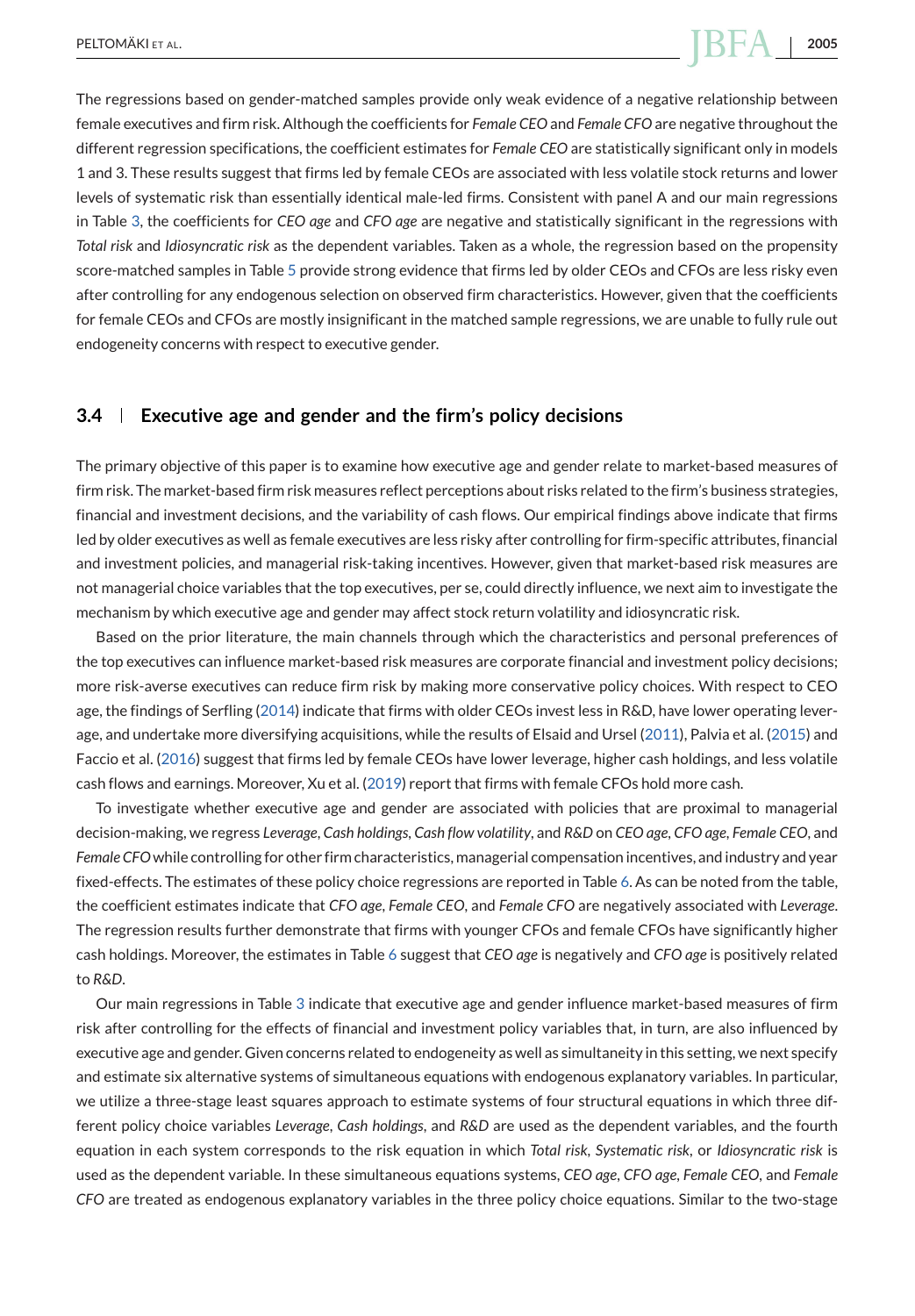#### <span id="page-19-0"></span>**TABLE 6** Policy choice regressions

|                        | Leverage     | Cash<br>holdings | Cash flow<br>volatility | <b>R&amp;D</b> |
|------------------------|--------------|------------------|-------------------------|----------------|
| CEO age                | 0.000        | 0.000            | 0.000                   | $-0.039$ **    |
|                        | $(-0.12)$    | (0.03)           | $(-0.69)$               | $(-2.07)$      |
| CFO age                | $-0.001$ **  | $-0.001$ **      | 0.001                   | $0.070***$     |
|                        | $(-2.01)$    | $(-2.24)$        | (1.10)                  | (3.28)         |
| Female CEO             | $-0.024$ *** | 0.005            | $-0.016$                | $-0.426$       |
|                        | $(-2.82)$    | (0.78)           | $(-0.64)$               | $(-0.93)$      |
| Female CFO             | $-0.016$ *** | $0.008^*$        | $-0.023$                | $-0.255$       |
|                        | $(-2.77)$    | (1.81)           | $(-1.63)$               | $(-0.63)$      |
| Control variables      | Yes          | Yes              | Yes                     | Yes            |
| Industry fixed-effects | <b>Yes</b>   | <b>Yes</b>       | Yes                     | Yes            |
| Period fixed-effects   | Yes          | Yes              | Yes                     | Yes            |
| No. of observations    | 14,879       | 14,879           | 14,879                  | 14,879         |
| Adjusted $R^2$         | 0.37         | 0.37             | 0.23                    | 0.40           |
| F-stat.                | 69.09***     | 54.58***         | 28.47***                | 22.28***       |

*Note*: The table reports the estimates of policy choice regressions. The dependent variables are defined as follows: *Leverage* is the logarithm of the ratio of the long-term debt-to-market value of equity, *Cash holdings* is the logarithm of cash holdings scaled by total assets, *Cash flow volatility* is the logarithm of the coefficient of variation of cash flows from operations over the preceding 5 years, and *R&D* is the logarithm of R&D expenditures scaled by sales multiplied by 100. The test variables of interest are defined as follows: *CEO age* and *CFO age* denote the ages of the corresponding executives, *Female CEO* equals 1 if the firm's CEO is a female, and *Female CFO* is assigned if the firm has a female CFO. The control variables are defined as follows: *Size* is measured as the logarithm of the firm's total assets, *Profitability* is measured as the ROA,*Growth* is the transformed logarithm of the 3-year growth rate of sales, *Market-to-book* is the logarithm of the market value of equity scaled by the book value of equity, *Firm age* is the logarithm of the age of the firm, *Delta* is the logarithm of one plus the sensitivity of executive wealth to changes in stock price, and *Vega* is the logarithm of one plus the sensitivity of executive wealth to changes in stock return volatility. All variables except for *Age* and *Gender* are winsorized at the 1<sup>st</sup> and 99<sup>th</sup> percentiles. The *t*-statistics (in parentheses) are based on robust standard errors which are adjusted for heteroskedasticity and are clustered by firm. \*\*\*, \*\*, and \* denote significance at the 0.01, 0.05, and 0.10 levels, respectively.

instrumental variable regressions reported in Table [4,](#page-14-0) we use *CPI at birth* as the instrument for *CEO age* and *CFO age* and the *Gender equality index* of Di Noia [\(2002\)](#page-25-0) as the instrument for *Female CEO* and *Female CFO*.

Table [7](#page-20-0) reports the three-stage least squares estimates of six alternative simultaneous equations systems. With respect to the policy choice variables, the estimation results in panel A indicate that firms led by older and female executives are associated with more conservative financial policy decisions after controlling for potential endogeneity.<sup>20</sup> The estimated coefficients for the instrumented *CEO age*, *CFO age*, *Female CEO*, and *Female CFO* are negative and statistically highly significant in the equations with *Leverage* as the dependent variable and positive and significant in the *Cash holdings* equations. While these results are broadly consistent with Elsaid and Ursel [\(2011\)](#page-25-0), Serfling [\(2014\)](#page-27-0), Palvia et al. [\(2015\)](#page-26-0), and Faccio et al. [\(2016\)](#page-25-0), our findings also extend the previous studies by demonstrating that leverage and cash holdings are strongly influenced by CFO age and gender in addition to CEO characteristics. Interestingly, the coefficient estimates for the instrumented *Female CEO*, *CFO age*, and *Female CFO* are positive in the equations with *R&D* as the dependent variable, suggesting that firms led by female executives and older CFOs invest more in R&D.

<sup>20</sup> For brevity, we only report the estimates of the policy choice equations for the systems in which *Total risk* is used as the dependent variable in the risk equation. The coefficient estimates of the policy choice equations remain virtually unchanged and have the same significance levels in the systems in which *Systematic risk* and *Idiosyncratic risk* are used as the dependent variables in the risk equation.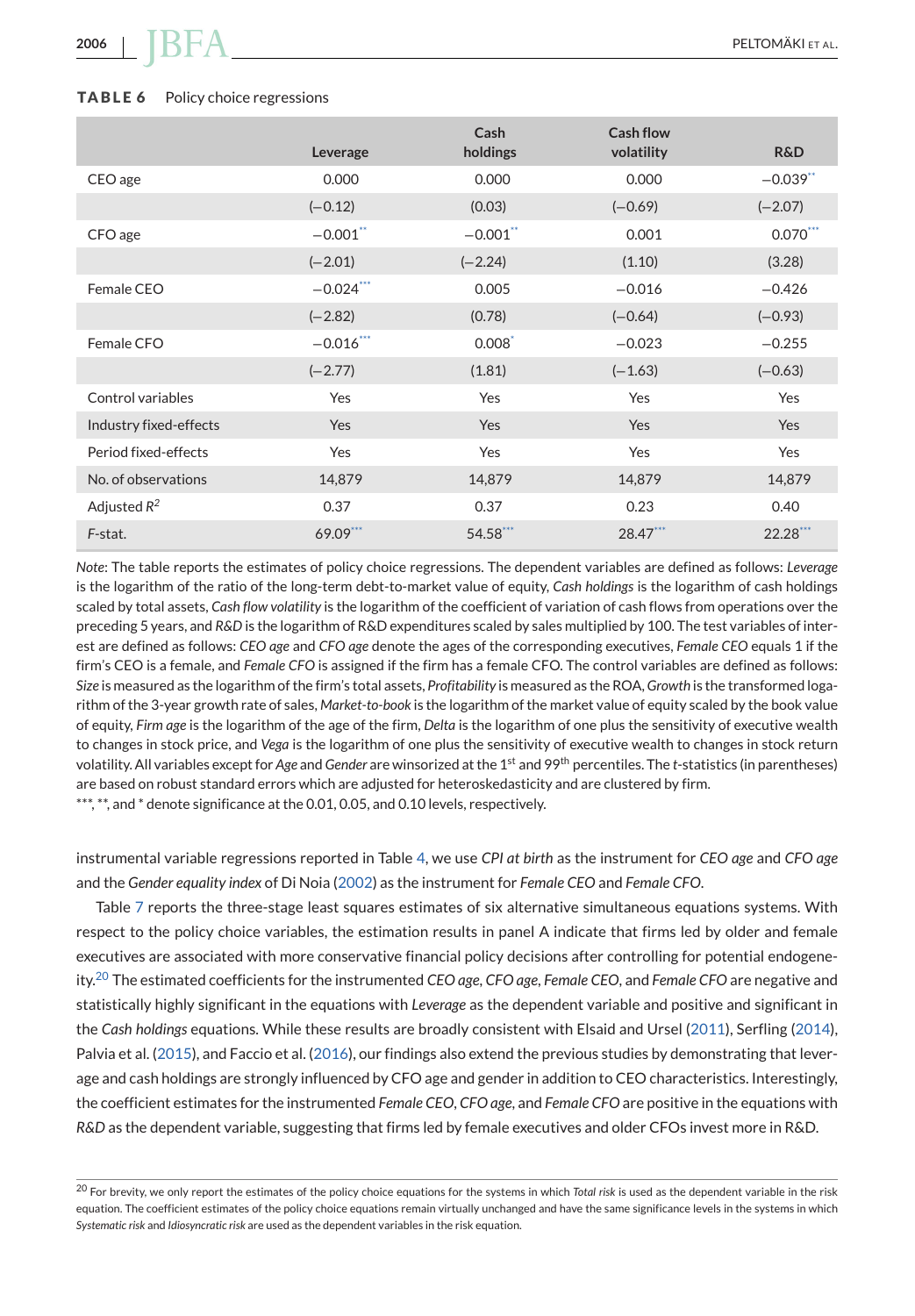#### <span id="page-20-0"></span>**TABLE 7** Simultaneous equations models

#### **Panel A: policy choice equations**

|                         |               | Leverage    |            | <b>Cash holdings</b>  | <b>R&amp;D</b> |            |
|-------------------------|---------------|-------------|------------|-----------------------|----------------|------------|
|                         | Model 1       | Model 2     | Model 1    | Model 2               | Model 1        | Model 2    |
| Instrumented CEO age    | $-0.012$ ***  |             | $0.005***$ |                       | 0.000          |            |
|                         | $(-3.28)$     |             | (3.13)     |                       | (0.58)         |            |
| Instrumented CFO age    |               | $-0.005***$ |            | $0.002$ <sup>**</sup> |                | $0.002***$ |
|                         |               | $(-2.85)$   |            | (2.27)                |                | (6.50)     |
| Instrumented female CEO | $-10.315$ *** |             | $4.918***$ |                       | $0.457$ ***    |            |
|                         | $(-5.46)$     |             | (5.44)     |                       | (4.16)         |            |
| Instrumented female CFO |               | $-2.957***$ |            | 1.840***              |                | $0.406***$ |
|                         |               | $(-8.86)$   |            | (8.83)                |                | (7.71)     |
| Control variables       | Yes           | Yes         | Yes        | Yes                   | Yes            | Yes        |
| Industry fixed-effects  | Yes           | Yes         | Yes        | Yes                   | Yes            | Yes        |
| Period fixed-effects    | Yes           | Yes         | Yes        | Yes                   | Yes            | Yes        |
| No. Of observations     | 12,445        | 12,430      | 12,445     | 12,430                | 12,445         | 12,430     |
| $\chi^2$                | $46.62$ **    | 154.84***   | 65.28***   | 172.09***             | 2441.76***     | 1556.89*** |
|                         |               |             |            |                       |                |            |

**Panel B: risk equations**

|                        | <b>Total risk</b> |              | Systematic risk |             | Idiosyncratic risk |             |
|------------------------|-------------------|--------------|-----------------|-------------|--------------------|-------------|
|                        | Model 1           | Model 2      | Model 1         | Model 2     | Model 1            | Model 2     |
| Leverage               | $0.292***$        | $0.292$ ***  | $0.221***$      | $0.221$ *** | $0.257***$         | $0.258$ *** |
|                        | (13.22)           | (13.22)      | (12.88)         | (12.89)     | (10.23)            | (10.26)     |
| Cash holdings          | $0.260***$        | $0.261$ ***  | $0.076$ ***     | $0.074$ *** | $0.289***$         | $0.291$ *** |
|                        | (8.50)            | (8.51)       | (3.19)          | (3.12)      | (8.30)             | (8.36)      |
| R&D                    | $-0.033$          | $-0.039$     | $-0.052$ **     | $-0.045$    | 0.009              | $-0.004$    |
|                        | $(-0.95)$         | $(-1.13)$    | $(-1.96)$       | $(-1.70)$   | (0.22)             | $(-0.10)$   |
| Control variables      | Yes               | Yes          | Yes             | Yes         | Yes                | Yes         |
| Industry fixed-effects | <b>Yes</b>        | Yes          | Yes             | <b>Yes</b>  | Yes                | <b>Yes</b>  |
| Period fixed-effects   | Yes               | Yes          | Yes             | Yes         | Yes                | Yes         |
| No. of observations    | 12.445            | 12.430       | 12.445          | 12,430      | 12.445             | 12.430      |
| $\chi^2$               | 25,354.21***      | 25,339.06*** | 5293.78***      | 5279.64***  | 19,624.57***       | 19,593.15"  |

*Note*: The table reports the three-stage least squares estimates of six alternative simultaneous equations systems. Each system of simultaneous equations consists of four equations in which three policy choice variables *Leverage*, *Cash holdings*, and *R&D* are used as the dependent variables, and the fourth equation in each system is the risk equation in which *Total risk*, *Systematic risk*, or *Idiosyncratic risk* is used as the dependent variable. *CEO age*, *CFO age*, *Female CEO*, and *Female CFO* are treated as endogenous explanatory variables in the policy choice equations. The logarithm of the CPI in the birth year of the executive (*CPI at birth*) and the gender equality index in the firm's headquarter state (*Gender equality index*) are used as the instrumental variables for executive age and gender. The dependent variables are defined as follows: *Leverage* is the logarithm of one plus the ratio of the long-term debt-to-market value of equity, *Cash holdings* is the logarithm of one plus cash holdings scaled by total assets, *R&D* is the logarithm of one plus R&D expenditures scaled by sales, *Total risk* is the logarithm of the annualized standard deviation of daily stock returns, *Systematic risk* is the beta coefficient estimated against daily excess returns on the CRSP value-weighted market portfolio, and *Idiosyncratic risk* is the annualized standard deviation of the residuals from the beta regression. The control variables are defined as follows: *Size* is measured as the logarithm of the firm's total assets, *Profitability* is measured as the ROA, *Cash flow volatility* is the logarithm of the coefficient of variation of cash flows from operations over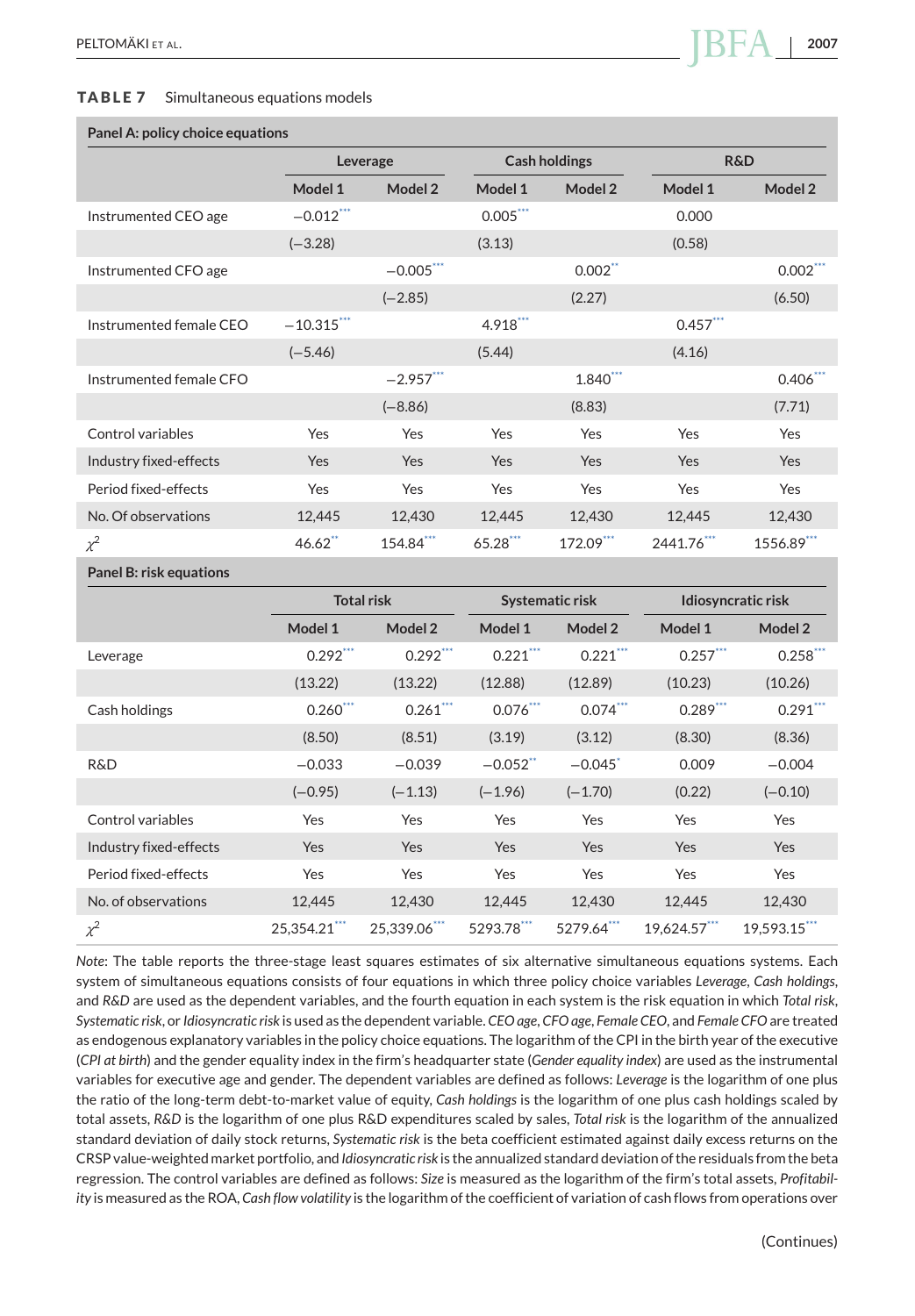#### **TABLE 7** (Continued)

the preceding 5 years, *Growth* is the transformed logarithm of the 3-year growth rate of sales, *Market-to-book* is the logarithm of the market value of equity scaled by the book value of equity, *Firm age* is the logarithm of the age of the firm, *Delta* is the logarithm of one plus the sensitivity of executive wealth to changes in stock price, and *Vega* is the logarithm of one plus the sensitivity of executive wealth to changes in stock return volatility. All variables except for *Age* and *Gender* are winsorized at the 1<sup>st</sup> and 99<sup>th</sup> percentiles.

\*\*\*,  $*$ \*, and  $*$  denote significance at the 0.01, 0.05, and 0.10 levels, respectively.

The estimates of the risk equations in panel B of Table [7](#page-20-0) demonstrate that *Total risk*, *Systematic risk*, and *Idiosyncratic risk* are strongly positively associated with *Leverage* and *Cash holdings*, indicating that firm risk increases with increasing financial leverage and cash holdings. It can be further noted from the simultaneous equations estimates that R&D investments are negatively associated with *Systematic risk* while having no significant effect on *Total risk* and *Idiosyncratic risk*. Our main analysis suggests that firms led by older and female executives are associated with less volatile stock returns and lower levels of idiosyncratic risk. The three-stage simultaneous equations estimates in Table [7](#page-20-0) indicate that firms led by older top and female executives have lower financial leverage and higher cash holdings and that firms with older CFOs and female CEOs and CFOs invest more in R&D. Given that leverage and cash holdings have opposite effects on *Total risk* and *Idiosyncratic risk* in the simultaneous equations estimates, we conclude that the negative relation of executive age and female executives with the market-based risk measures can be best reconciled by differences in financial leverage.<sup>21</sup> Nevertheless, we acknowledge that the simultaneous equations estimates do not provide an unequivocal explanation for the observed differences in market-based measures of firm risk.

It is worthwhile to emphasize that we have only focused on the most common corporate policy decisions as the potential channels through which executive age and gender may influence market-based measures of firm risk. These financial and investment policy choices are only one potential mechanism in a complex system that determines firm riskiness. Other potential channels through which executive age and gender may affect market-based risk measures include differences in managerial leadership styles (e.g., Eagly & Carli, [2003;](#page-25-0) Matsa & Miller, [2013\)](#page-26-0), communication skills and tones (Baginski et al., [2018;](#page-24-0) A. Davis et al., [2015;](#page-25-0) Mayew & Venkatachalam, [2012\)](#page-26-0), acquisition strategies and propensity (Huang and Kisgen, [2013;](#page-26-0) Serfling, [2014;](#page-27-0) Yim, [2013;](#page-27-0) Zhang et al., [2016\)](#page-27-0), hedging strategies (Croci et al., [2017\)](#page-25-0), corporate deal-making (Cline & Yore, [2016;](#page-25-0) Jenter & Lewellen, [2015\)](#page-26-0), stakeholder attitudes, perceptions, and reactions (Bigelow et al., [2014;](#page-25-0) Lee & James, [2007\)](#page-26-0), and informational asymmetries between the executives and other stakeholders of the firm (Antia et al., [2010;](#page-24-0) Inci et al., [2017;](#page-26-0) Jurkus et al., [2011\)](#page-26-0). While a comprehensive investigation of alternative channels through which executive age and gender may affect firm risk would be interesting, it is beyond the scope of this paper.

#### **3.5 Robustness checks**

We examine the robustness of our empirical findings with a number of additional tests.<sup>22</sup> First, given that younger and female executives are more common in smaller firms, we investigate the sensitivity of our results to potential firmsize effects. Specifically, we re-estimate the regressions using two subsamples from which either the largest quartile or the smallest quartile of firms are excluded. The estimates based on the subsample from which the smallest firms are excluded are qualitatively similar to our main findings and indicate that firms led by older CEOs and CFOs, as well as female CEOs, are associated with significantly lower *Total risk*. Nevertheless, in contrast to our main results

<span id="page-21-0"></span>

 $^{21}$  It is worth noting that although higher cash holdings may improve firm liquidity and act as a buffer to mitigate unforeseen risks, contrary to casual intuition, larger cash holdings are often found to be positively associated with firm risk. Although more conservative executives may prefer higher cash holdings, several studies show that cash holdings are associated with higher firm risk, riskier cash flows, higher R&D intensity, value-destroying corporate acquisitions, and more severe agency problems (e.g., Acharya et al., [2012;](#page-24-0) Harford, [1999;](#page-26-0) Harford et al., [2008;](#page-26-0) Palazzo, [2012\)](#page-26-0).

 $^{22}$  For brevity, the results of the robustness checks are only described in the text. Tabulated results are available from the authors.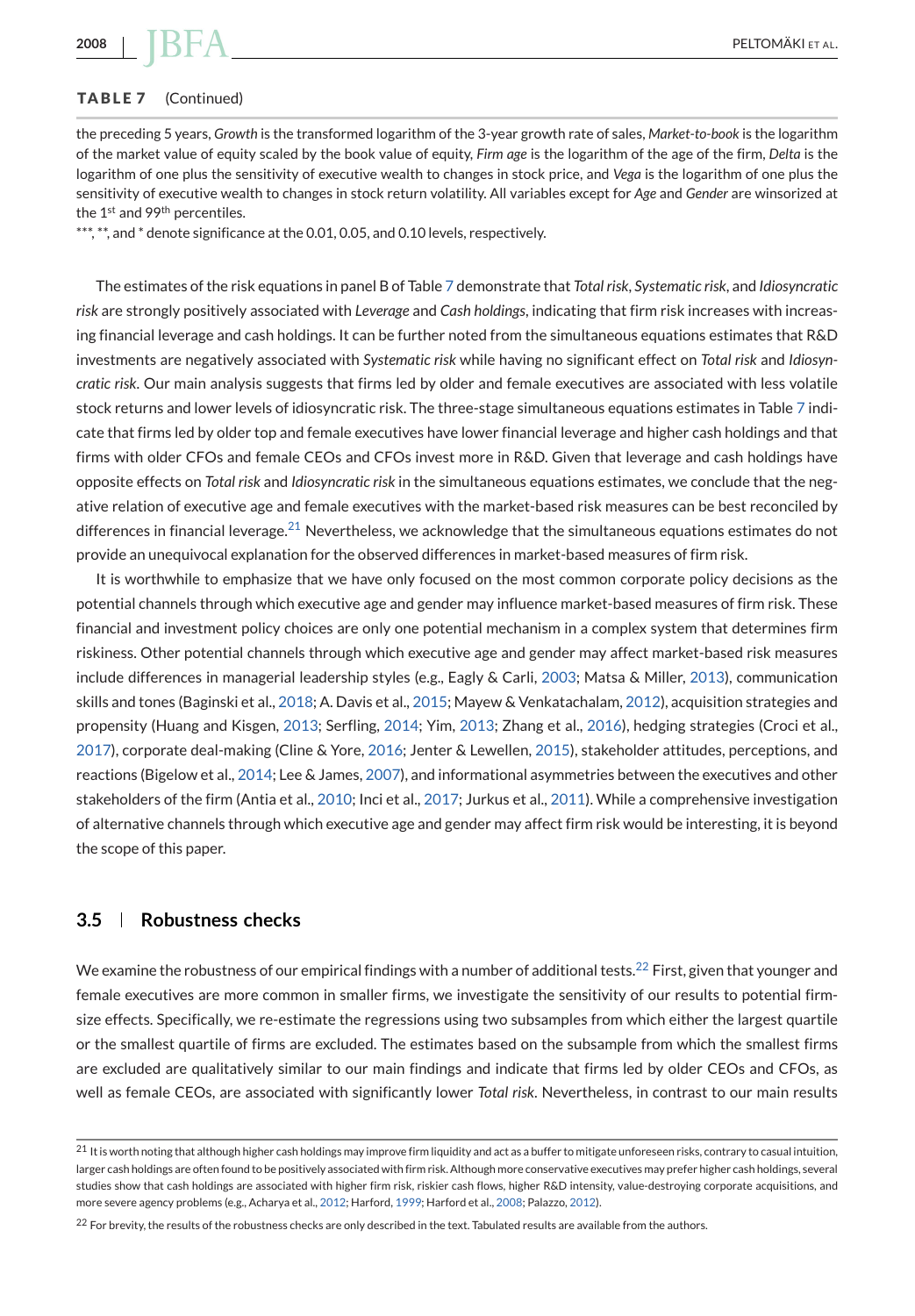# PELTOMÄKI ET AL. **2009**

in Table [3,](#page-10-0) the coefficients for *Female CFO* are insignificant throughout the alternative model specifications, and also the coefficient for *CFO age* is insignificant in the regression with *Idiosyncratic risk* as the dependent variable. When the largest firms are excluded from the sample, the coefficient estimates for *CEO age*, *CFO age*, and *Female CFO* are negative and statistically significant in the regressions with *Total risk* and *Idiosyncratic risk* as the dependent variables, while the coefficients for *Female CEO* are insignificant throughout the different model specifications. Taken as a whole, the regressions based on the size-restricted samples demonstrate that the negative relationships between CEO and CFO age and firm risk are insensitive to firm-size effects, while the negative association between female CFOs and market-based measures of firm risk pertains mainly to smaller firms.

Second, we estimate additional regressions using subsamples from which either the youngest or the oldest quartile of executives are excluded. These regressions are broadly consistent with our main analysis, but also suggest that our findings with respect to female CEOs and CFOs are to some extent driven by firms with older top executives.When the firms with the oldest CEOs and CFOs are excluded, the coefficients for *CEO age* and *CFO age* are consistently negative and significant in the regressions with *Total risk* and *Idiosyncratic risk* as the dependent variables. In these regressions, the coefficient estimates for *Female CEO* and *Female CFO* are insignificant. When the youngest CEOs are excluded from the sample, the coefficients for *CEO age*, *Female CEO*, and *Female CFO* are negative and significant, while the coefficients for *CFO age* appear insignificant throughout the alternative model specifications. The estimates based on subsample without the youngest CFOs are very similar to our main regressions and indicate that *Total risk* and *Idiosyncratic risk* are lower for firms that are led by older and female executives. Interestingly, the coefficients for *Female CEO* and *Female CFO* are somewhat larger in magnitude than in Table [3](#page-10-0) and suggest that female CEOs and CFOs would decrease the firm's total risk by about 9% and 6%, respectively.

Third, in our main regressions, we follow Cline and Yore [\(2016\)](#page-25-0) and use the ages of the CEOs and CFOs in years because the ages of these executives are fairly symmetrically distributed around 56 and 51 years. Nevertheless, we acknowledge that Serfling [\(2014\)](#page-27-0) uses the natural logarithm of CEO age as the primary variable of interest. In order to ascertain the robustness of our empirical findings, we re-estimate the regressions by using the logarithms of CEO and CFO age as the executive age variables. The estimates of these additional regressions are nearly identical to our main results reported in Table [3.](#page-10-0) Most importantly, the coefficients for *CEO age* and *CFO age* are negative and statistically significant in the regressions with *Total risk* and *Idiosyncratic risk* as the dependent variables, while being insignificant in the *Systematic risk* regressions. Thus, we conclude that our results are robust to alternative variable definitions.

Fourth, to further examine the robustness of our results, we replace the continuous *CEO age* and *CFO age* variables with dummy variables that identify firms led by old top executives. These dummy variables are constructed based on the median CEO and CFO ages in our sample. The regression results based on old CEO and CFO dummies are consistent with our main analysis and indicate that older and female executives have a constraining effect on market-based measures of firm risk. Specifically, the coefficient estimates for *Old CEO* and *Old CFO* are negative and statistically significant, and the magnitudes of these coefficients suggest that total and idiosyncratic risks are about 2%–3% lower in firms with above-median age CEOs and CFOs.

Finally, we perform three additional tests to examine the potential effects of the global financial crisis on our results. Specifically, we first estimate regressions in which a financial crisis dummy for years 2008 to 2009 is used as an additional control variable. In these additional regressions, the coefficients for *CEO age* and *CFO age* are negative and statistically significant when *Total risk* and *Idiosyncratic risk* are used as the dependent variables, but the coefficients for *Female CEO* and *Female CFO* are negative and significant only in the *Total risk* regressions when the full set of control variables is used.

Next, we estimate regressions in which we interact the executive age and gender variables with the financial crisis dummy. Consistent with our main regressions, the coefficient estimates for *CEO age*, *CFO age*, and *Female CFO* are negative and statistically significant in the *Total risk* and *Idiosyncratic risk* regressions, and the coefficient for *Female CEO* is negative and significant with *Total risk* as the dependent variable. The coefficients for the interaction variable *CEO age*×*Crisis* are positive and significant throughout the alternative regression specifications, and also the coefficient for *CFO age* × *Crisis*is positive and significant in the *Total risk* regression. The positive coefficients for the interaction terms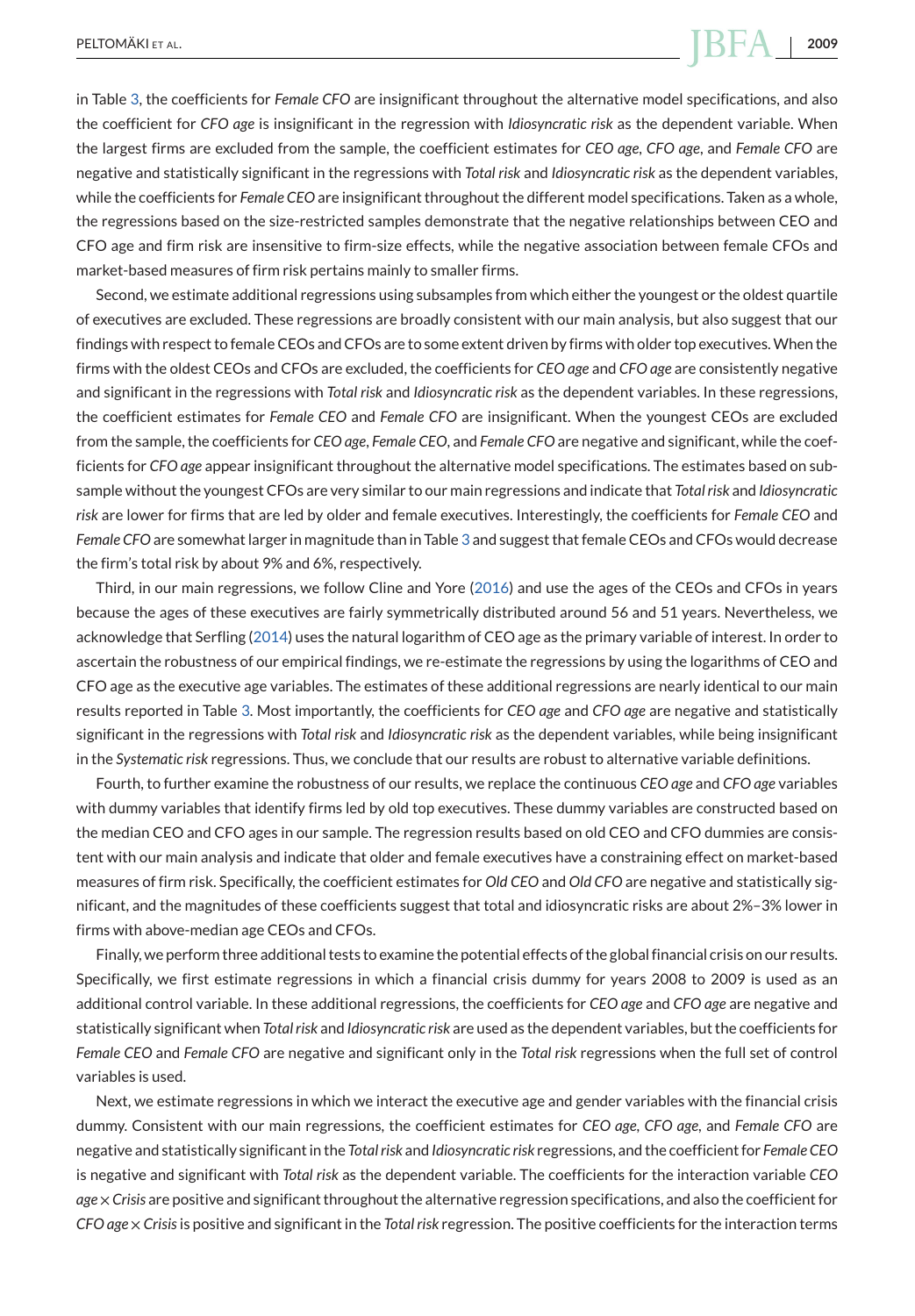are similar or larger in magnitude than the negative coefficients for the executive age variables, indicating that the overall effect of CEO and CFO age on *Total risk* amidst the crisis was positive or nonexistent. The estimated coefficients for the interaction variables *Female CEO* × *Crisis* and *Female CFO* × *Crisis* appear insignificant, and thereby suggest that the financial crisis did not significantly influence the relationship between female executives and market-based measures of firm risk.

As the final test related to the financial crisis, we estimate cross-sectional regressions with changes in *Total risk*, *Systematic risk*, and *Idiosyncratic risk* from 2007 to 2008 as the dependent variables. Ultimately, if older and female executives constrain firm risk-taking, we should observe that firms led by older and female CEOs and CFOs experience a lesser increase in market-based risk measures during the severe financial market turmoil of 2008. Contrary to our presumption, the regression results indicate that *CEO age* is significantly positively associated with the change in *Total risk* and *Idiosyncratic risk*. The coefficients for *CFO age*, *Female CEO*, and *Female CFO* are insignificant throughout the regressions, suggesting that the changes in risk measures amidst the financial crisis are unrelated to CFO age and the gender of the top executives.

Collectively, the additional tests imply that our empirical findings are robust to alternative model specifications and variable definitions. The robustness checks mostly support the conclusions drawn from our main analysis and thereby provide further evidence to suggest that firms with older CEOs and CFOs are associated with less volatile stock returns and lower idiosyncratic risk and that female-led firms exhibit lower risk. Nevertheless, it can also be concluded from our additional tests that the results with respect to female CEOs and CFOs are less robust and are to some extent driven by the oldest female executives and mainly pertain to smaller firms.

# **4 CONCLUSION**

In this paper, we examine whether market-based measures of firm risk are associated with the age and gender of the firm's CEO and CFO. The motivation for our analysis comes from the age and gender-related behavioral differences that have been extensively documented in the psychology and experimental economics literature over the past few decades. The prior literature generally suggests that aging leads to increased risk aversion and that women tend to be more risk-averse than men. If these age and gender-based differences in risk tolerance affect decision-making in a professional setting and are reflected in corporate decisions that the firm's top executives make, we should observe that firms with older and female executives are less risky.

Using data on the S&P 1500 firms from 2006 to 2018, we find that the age- and gender-related behavioral differences influence market-based measures of firm risk. Specifically, our empirical findings indicate that firms with older CEOs and CFOs are associated with less volatile stock returns and lower levels of idiosyncratic risk. This evidence suggests that executives may become more risk-averse with age and thereby constrain risk-taking by their firms. While our analysis complements and corroborates the findings of Serfling [\(2014\)](#page-27-0) with respect to a strong negative linkage between CEO age and firm risk, we extend his work by documenting that CEO age is largely irrelevant with respect to systematic risk, and more importantly, by showing that firms with older CFOs exhibit less risk. Thus, our results contribute to the literature by demonstrating that the age of the CFO has a nontrivial incremental impact on firm risk over and above the influence of CEO age.We perform several additional tests to alleviate endogeneity concerns and to examine the robustness of our empirical findings to alternative model specifications and different variable definitions. Overall, these tests provide further support for the hypothesis that older CEOs and CFOs constrain firm risk-taking.

Our empirical findings on the influence of executive gender on firm risk are a bit more equivocal. We find strong evidence that firms with female CFOs are associated with lower total and idiosyncratic risks after controlling for firmspecific attributes, financial and investment policy choices, managerial risk-taking incentives, and potential endogeneity. We also document less conclusive evidence to suggest that firms led by female CEOs are less risky. Our findings contribute to the prior literature (Elsaid & Ursel, [2011;](#page-25-0) Faccio et al., [2016;](#page-25-0) Palvia et al., [2015\)](#page-26-0) by demonstrating that female CEOs and CFOs have a direct negative effect on market-based measures of firm risk in addition to the indirect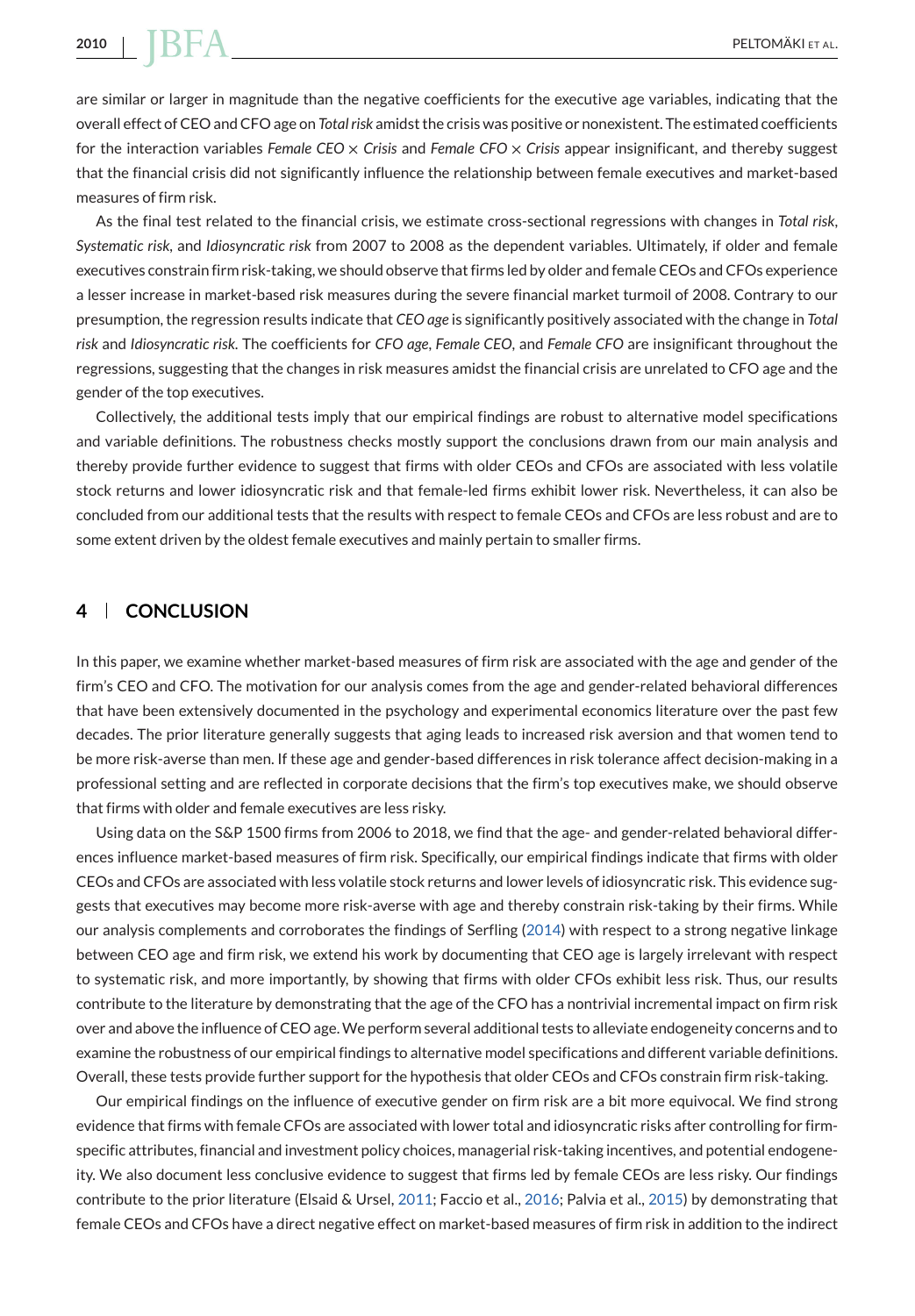<span id="page-24-0"></span>influence they have through the firm's financial and investment policy choices. Our additional tests indicate that the negative association between female executives and firm risk is to some extent induced by the oldest female executives and is more pertained to smaller firms. Collectively, our results with respect to executive gender and market-based risk measures provide additional support for the hypothesis that female leadership leads to less risky firms.

#### **ACKNOWLEDGMENTS**

We wish to thank an anonymous referee, Elizabeth Demers (the editor), John Goodell, Rachel Gordon, Klaus Grobys, Gina Nicolosi, Emilia Vähämaa, and conference participants at the 2014 Annual Meeting of the Eastern Finance Association (Pittsburgh, USA) and the 2013 Annual Meeting of the Southern Finance Association (Fajardo, Puerto Rico) for valuable suggestions and discussions. We also thank Vitaly Orlov, Shaker Ahmed, and Jonathan Burson for competent research assistance. This paper was mostly written while S. Swidler was on the faculty of the Harbert College of Business at Auburn University. The substantial resources provided by the Harbert College of Business are gratefully acknowledged. S. Vähämaa acknowledges the financial support of the Academy of Finland, the Foundation for Economic Education, the Marcus Wallenberg Foundation, the NASDAQ OMX Nordic Foundation, and the OP Group Research Foundation. This paper was partially written while S. Vähämaa was visiting the University of Central Florida, the University of Manchester, Deusto Business School, and Florida Atlantic University.

#### **ORCID**

*Jukka Sihvone[n](https://orcid.org/0000-0002-0691-2591)* <https://orcid.org/0000-0002-0691-2591> *Steve Swidle[r](https://orcid.org/0000-0001-5066-8154)* <https://orcid.org/0000-0001-5066-8154> *Sami Vähäma[a](https://orcid.org/0000-0003-2957-4780)* <https://orcid.org/0000-0003-2957-4780>

#### **REFERENCES**

Acharya, V., Davydenko, S., & Strebulaev, I. (2012). Cash holdings and credit risk.*Review of Financial Studies*, *25*(12), 3572–3609. Adams, R. (2016). Women on boards: The superheroes of tomorrow? *The Leadership Quarterly*, *27*, 371–386.

- Adams, R., & Ferreira, D. (2009). Women on the boardroom and their impact on governance performance. *Journal of Financial Economics*, *94*, 291–309.
- Adams, R., & Funk, P. (2012). Beyond the glass ceiling: Does gender matter? *Management Science*, *58*(2), 219–235.

Adams, R., & Ragunathan, V. (2018). Lehman sisters *(Working Paper)*. University of Oxford.

- Adhikaria, B. K., Agrawal, A., & Malm, J. (2019). Do women managers keep firms out of trouble? Evidence from corporate litigation and policies. *Journal of Accounting and Economics*, *67*(1), 202–225.
- Agnew, J., Balduzzi, P., & Sunden, A. (2003). Portfolio choice and trading in a large 401(k) plan. *American Economic Review*, *93*(1), 193–215.

Ahern, K., & Dittmar, A. (2012). The changing of the boards: The impact on firm valuation of mandated female board representation. *Quarterly Journal of Economics*, *127*, 137–197.

- Antia, M., Pantzalis, C., & Park, J. -C. (2010). CEO decision horizon and firm performance: An empirical investigation. *Journal of Corporate Finance*, *16*(3), 288–301.
- Atif, M., Liu, B., & Huang, A. (2019). Does board gender diversity affect corporate cash holdings? *Journal of Business Finance and Accounting*, *46*, 1003–1029.
- Baginski, S. P., Demers, E., Kausar, A., & Yu, Y. J. (2018). Linguistic tone and the small trader. *Accounting, Organizations and Society*, *68–69*, 21–37.
- Baixauli-Soler, J. S., Belda-Ruiz, M., & Sanchez-Marin, G. (2015). Executive stock options, gender diversity in the top management team, and firm risk taking. *Journal of Business Research*, *68*(2), 451–463.
- Barber, B., & Odean, T. (2001). Boys will be boys: Gender, overconfidence, and common stock investment. *Quarterly Journal of Economics*, *116*(1), 261–292.

Barua, A., Davidson, L., Rama, D., & Thiruvadi, S. (2010). CFO gender and accruals quality. *Accounting Horizons*, *24*, 25–39.

Baselga-Pascual, L., Trujillo-Ponce, A., Vähämaa, E., & Vähämaa, S. (2018). Ethical reputation of financial institutions: Do board characteristics matter? *Journal of Business Ethics*, *148*, 489–510.

- Bear, S., Rahman, N., & Post, C. (2010). The impact of board diversity and gender composition on corporate social responsibility and firm reputation. *Journal of Business Ethics*, *97*, 207–221.
- Beaver, W., Kettler, P., & Scholes, M. (1970). The association between market determined and accounting determined risk measures. *The Accounting Review*, *45*, 654–682.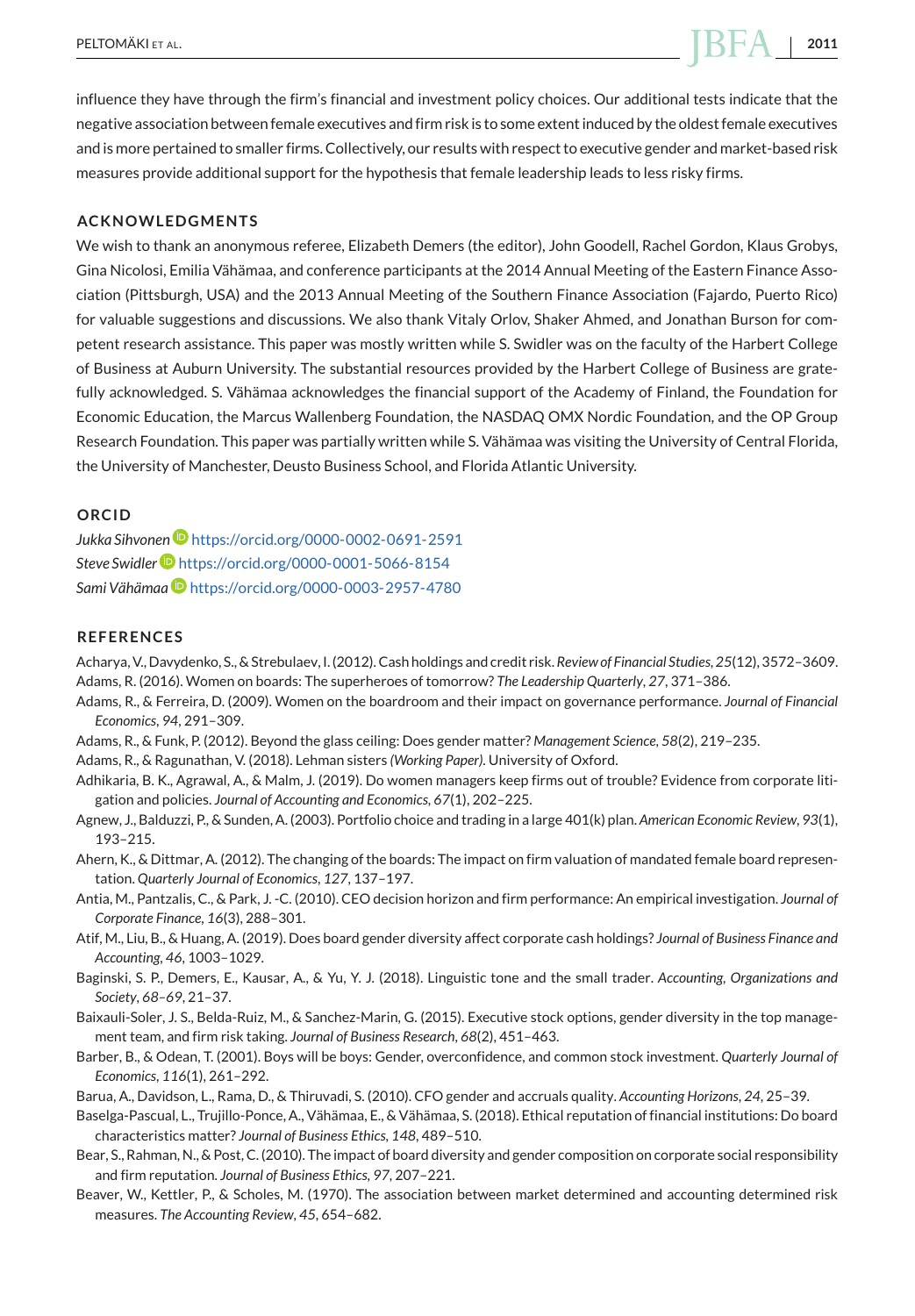- Berger, A. N., Kick, T., & Schaeck, K. (2014). Executive board composition and bank risk taking. *Journal of Corporate Finance*, *28*, 48–65.
- Bernile, G., Bhagwat, V., & Yonker, S. (2018). Board diversity, firm risk, and corporate policies. *Journal of Financial Economics*, *127*(3), 588–612.
- Bertrand, M., & Schoar, A. (2003). Managing with style: The effect of managers on firm policies. *Quarterly Journal of Economics*, *118*(4), 1169–1208.
- Bigelow, L., Lundmark, L., Parks, J. M. cL., & Wuebker, R. (2014). Skirting the issues: Experimental evidence of gender bias in IPO prospectus evaluations. *Journal of Management*, *40*(6), 1732–1759.
- Borghans, L., Golsteyn, B., Heckman, J., & Meijers, H. (2009). Gender differences in risk aversion and ambiguity aversion. *Journal of the European Economic Association*, *7*(2-3), 649–658.
- Bowman, R. G. (1979). The theoretical relationship between systematic risk and financial (accounting) variables. *Journal of Finance*, *34*, 617–630.
- Campbell, K., & Minguez-Vera, A. (2008). Gender diversity in the boardroom and firm financial performance. *Journal of Business Ethics*, *83*, 435–451.
- Carter, D., Simkins, B., & Simpson, W. (2003). Corporate governance, board diversity, and firm value. *The Financial Review*, *38*, 33–53.
- Chava, S., & Purnanandam, A. (2010). CEOs versus CFOs: Incentives and corporate policies. *Journal of Financial Economics*, *97*(2), 263–278.
- Cline, B., & Yore, A. (2016). Silverback CEOs: Age, experience, and firm value. *Journal of Empirical Finance*, *35*, 169–188.
- Cline, B., Walkling, R., & Yore, A. (2018). The consequences of managerial indiscretions: Sex, lies, and firm value. *Journal of Financial Economics*, *127*(2), 389–415.
- Coles, J., Daniel, N., & Naveen, L. (2006). Managerial incentives and risk-taking. *Journal of Financial Economics*, *79*, 431–468.
- Core, J., & Guay, W. (2002). Estimating the value of employee stock option portfolios and their sensitivities to price and volatility. *Journal of Accounting Research*, *40*, 613–630.
- Croci, E., del Giudice, A., & Jankensgård, H. (2017). CEO age, risk incentives, and hedging strategy. *Financial Management*, *46*, 687–716.
- Datta, D. K., & Rajagopalan, N. (1998). Industry structure and CEO characteristics: An empirical study of succession events. *Strategic Management Journal*, *19*(9), 833–852.
- Davidson, W. N., Xie, B., Xu, W., & Ning, Y. (2007). The influence of executive age, career horizon and incentives on pre-turnover earnings management. *Journal of Management and Governance*, *11*(1), 45–60.
- Davis, S. M. (1979). Developments, trends & useful proposals for the attention of managers: No connection between executive age and corporate performance. *Harvard Business Review*, *23*(2), 6–8.
- Davis, A., Ge, W., Matsumoto, D., & Zhang, J. L. (2015). The effect of manager-specific optimism on the tone of earnings conference calls. *Review of Accounting Studies*, *20*, 639–673.
- Di Noia, J. (2002). Indicators of gender equality for American states and regions: An update. *Social Indicators Research*, *59*, 35– 77.
- Dwyer, P., Gilkeson, J., & List, J. (2002). Gender differences in revealed risk taking: Evidence from mutual fund investors. *Economics Letters*, *76*(2), 151–158.
- Eagly, A., & Carli, L. (2003). The female leadership advantage: An evaluation of the evidence. *The Leadership Quarterly*, *14*, 807– 34.
- Eckel, C., & Grossman, P. (2002). Sex differences and statistical stereotyping in attitudes toward financial risk. *Evolution and Human Behavior*, *23*(4), 281–295.
- Elsaid, E., & Ursel, N. (2011). CEO succession, gender and risk taking. *Gender in Management: An International Journal*, *26*(7), 499–512.
- Erhardt, N., Werbel, J., & Shrader, C. (2003). Board of director diversity and firm financial performance. *Corporate Governance: An International Review*, *11*, 102–110.
- Faccio, M., Marchica, M. -T., & Mura, R. (2016). CEO gender, corporate risk-taking, and the efficiency of capital allocation. *Journal of Corporate Finance*, *39*, 193–209.
- Fehr-Duda, H., de Gennaro, M., & Schubert, R. (2006). Gender, financial risk, and probability weights. *Theory and Decision*, *60*(2- 3), 283–313.
- Francis, B., Hasan, I., Park, J. C., & Wu, Q. (2015). Gender differences in financial reporting decision making: Evidence from accounting conservatism. *Contemporary Accounting Research*, *32*, 1285–1318.
- Graham, J. R., Harvey, C. R., & Puri,M. (2013).Managerial attitudes and corporate actions. *Journal of Financial Economics*, *109*(1), 103–121.
- Gyapong, E., Monem, R. M., & Hu, F. (2016). Do women and ethnic minority directors influence firm value? Evidence from postapartheid South Africa. *Journal of Business Finance and Accounting*, *43*, 370–413.

<span id="page-25-0"></span>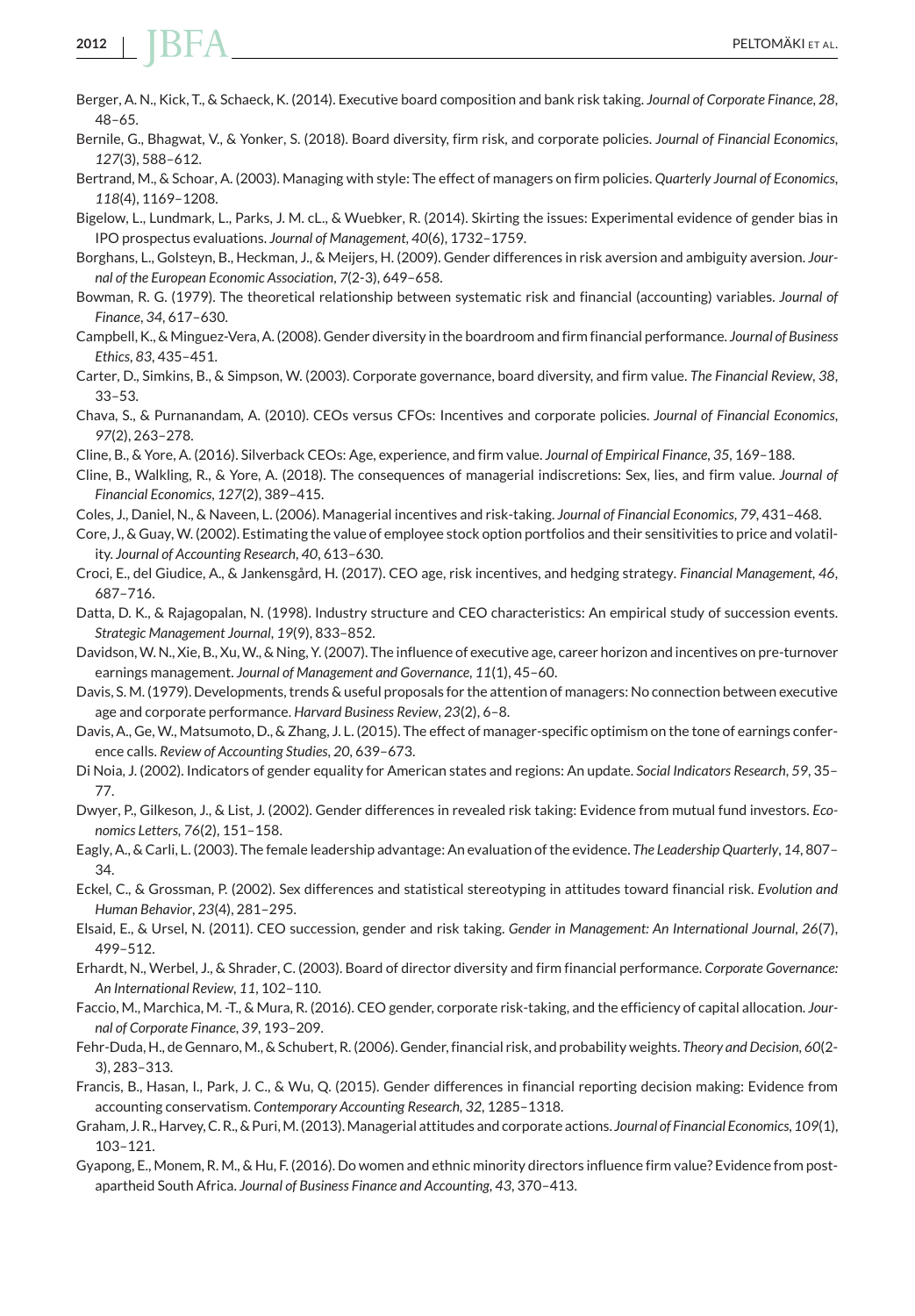<span id="page-26-0"></span>Hambrick, D. C., & Mason, P. A. (1984). Upper echelons: The organization as a reflection of its top managers. *Academy of Management Review*, *9*, 193–206.

Harford, J. (1999). Corporate cash reserves and acquisitions. *Journal of Finance*, *54*, 1969–1997.

Harford, J., Mansi, S. A., & Maxwell, W. F. (2008). Corporate governance and firm cash holdings in the US. *Journal of Financial Economics*, *87*, 535–555.

Hrazdil, K., Novak, J., Rogo, R., Wiedman, C., & Zhang, R. (2020). Measuring executive personality using machine-learning algorithms: A new approach and audit fee-based validation tests. *Journal of Business Finance and Accounting*, *47*, 519–544.

Hu, J., Long, W., Tian, G. G., & Yao, D. (2020). CEOs' experience of the great Chinese famine and accounting conservatism. *Journal of Business Finance and Accounting*, *47*, 1089–1112.

Huang, J., & Kisgen, D. J. (2013). Gender and corporate finance: Are male executives overconfident relative to female executives? *Journal of Financial Economics*, *108*, 822–839.

Hunter, K., & Kemp, S. (2004). The personality of e-commerce investors. *Journal of Economic Psychology*, *25*(4), 529–537.

Inci, A. C., Narayanan, M. P., & Seyhun, H. N. (2017). Gender differences in executives' access to information. *Journal of Financial and Quantitative Analysis*, *52*, 991–1016.

Jenter, D., & Lewellen, K. (2015). CEO preferences and acquisitions. *Journal of Finance*, *70*(6), 2813–2852.

Jianakoplos, N., & Bernasek, A. (1998). Are women more risk averse? *Economic Inquiry*, *89*(2), 620–630.

Jiang, J., Petroni, K. R., & Wang, I. Y. (2010). CFOs and CEOs: Who have the most influence on earnings management? *Journal of Financial Economics*, *96*(3), 513–526.

Jiang, W. (2017). Have instrumental variables brought us closer to the truth. *Review of Corporate Finance Studies*, *6*, 127–140.

Johnson, J., & Powell, P. (1994). Decision making, risk and gender: are managers different? *British Journal of Management*, *5*(2), 123–138.

Jurkus, A., Park, J. -C., & Woodard, L. (2011). Women in top management and agency costs. *Journal of Business Research*, *64*, 180–186.

Khan, W., & Vieito, J. P. (2013). CEO gender and firm performance. *Journal of Economics and Business*, *67*, 55–66.

Lee, P., & James, E. (2007). She'-e-os: Gender effects and investor reactions to the announcements of top executive appointments. *Strategic Management Journal*, *28*(3), 227–241.

Levin, I., Snyder, M., & Chapman, D. (1988). The interaction of experimental and situational factors and gender in a simulated risky decision-making task. *Journal of Psychology*, *122*(2), 173–181.

Malmendier, U., & Tate, G. (2005). CEO overconfidence and corporate investment. *Journal of Finance*, *60*, 2661–2700.

Malmendier, U., Tate, G., & Yan, J. (2011). Overconfidence and early-life experiences: The effect of managerial traits on corporate financial policies. *Journal of Finance*, *66*(5), 1687–1733.

Mata, R., Josef, A. K., Samanez-Larkin, G. R, & Hertwig, R. (2011). Age differences in risky choice: a meta-analysis. *Annals of the New York Academy of Sciences*, *1235*(1), 18–29.

Mather, M. (2006). A review of decision-making processes: Weighing the risks and benefits of aging. In L. L. Carstensen & C. R. Hartel (Eds.), *When I'm*, 64 (pp. 145–173). The National Academies Press.

Matsa, D., & Miller, A. (2013). A female style in corporate leadership? Evidence from quotas. *American Economic Journal: Applied Economics*, *5*, 136–169.

Mayew,W., & Venkatachalam, M. (2012). The power of voice: Managerial affective states and future firm performance. *Journal of Finance*, *67*, 1–43.

McInish, T. H. (1982). Individual investors and risk-taking. *Journal of Economic Psychology*, *2*(2), 125–136.

Morin, R. A., & Suarez, A. F. (1983). Risk aversion revisited. *Journal of Finance*, *38*(4), 1201–1216.

Nekhili, M., Gull, A. A., Chtioui, T., & Radhouane, I. (2020). Gender-diverse boards and audit fees: What difference does gender quota legislation make? *Journal of Business Finance and Accounting*, *47*, 52–99.

Okun, M. A. (1976). Adult age and cautiousness in decision: A review of the literature. *Human Development*, *19*(4), 220–233.

Palazzo, B. (2012). Cash holdings, risk, and expected returns. *Journal of Financial Economics*, *104*(1), 162–185.

Palsson, A. M. (1996). Does the degree of relative risk aversion vary with household characteristics? *Journal of Economic Psychology*, *17*(6), 771–787.

Palvia, A., Vähämaa, E., & Vähämaa, S. (2015). Are female CEOs and Chairwomen more conservative and risk averse? Evidence from the banking industry during the financial crisis. *Journal of Business Ethics*, *131*(3), 577–594.

Palvia, A., Vähämaa, E., & Vähämaa, S. (2020). Female leadership and bank risk-taking: Evidence from the effects of real estate shocks on bank lending performance and default risk. *Journal of Business Research*, *117*, 897–909.

Peni, E., & Vähämaa, S. (2010). Female executives and earnings management. *Managerial Finance*, *36*, 629–645.

Powell, M., & Ansic, D. (1997). Gender differences in risk behaviour in financial decision making: An experimental analysis. *Journal of Economic Psychology*, *18*(6), 605–627.

Scholes, M., & Williams, J. (1977). Estimating betas from nonsynchronous data. *Journal of Financial Economics*, *5*, 309–327.